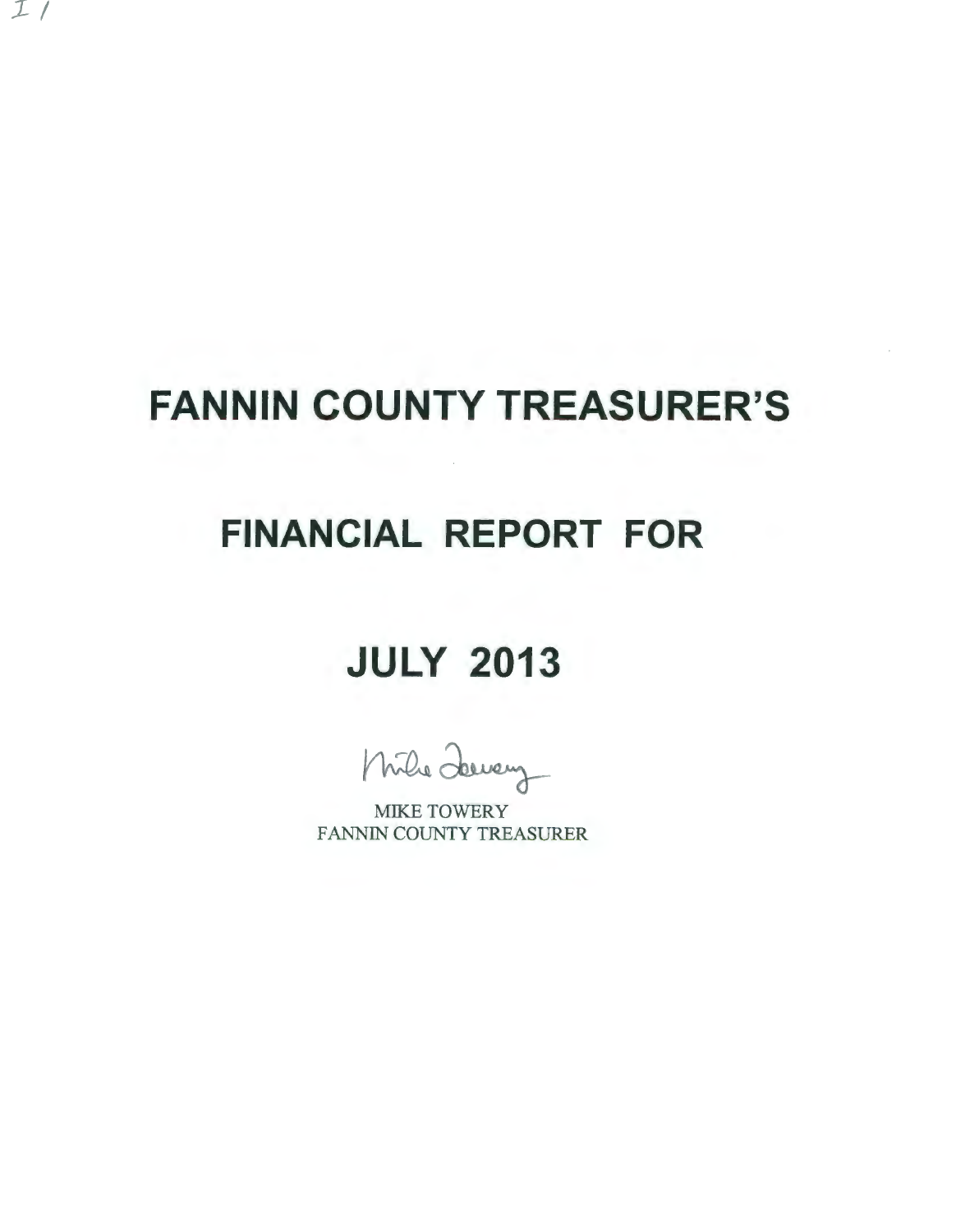| 08/05/2013<br>TIME: 10:39 AM |                                                              |                                                                                                                                  | RECEIPT FILE LISTING |                                                                                                                                                                                                                                              | PAGE 1<br>PREPARER: 0007 |
|------------------------------|--------------------------------------------------------------|----------------------------------------------------------------------------------------------------------------------------------|----------------------|----------------------------------------------------------------------------------------------------------------------------------------------------------------------------------------------------------------------------------------------|--------------------------|
|                              |                                                              |                                                                                                                                  |                      |                                                                                                                                                                                                                                              |                          |
|                              | RECEIPT S RECEIVED FROM                                      | RECEIVED POSTED                                                                                                                  |                      | NO DESCRIPTION                                                                                                                                                                                                                               | AMOUNT                   |
|                              |                                                              |                                                                                                                                  |                      | 0000130773 P GOVERNOR, FISCAL 07-01-2013 07-01-2013 01 COMM.SERV.COORD/OFFICE MANAGER 8,859.36<br>BANK:86-103-100 COMM.SERV.COORD.-COMB.FUNDS CHECK INCOME:86-330-575 COMM.SERV.COORD/OFFICE MANAGER<br>TOTAL RECEIPT AMOUNT -----> 8,859.36 |                          |
|                              | 0000130774 P D.A. TRUST FUND                                 | and the state of the state of<br>BANK: 10-103-100 GENERAL-COMBINED FUNDS CHECKING                                                |                      | 07-01-2013  07-01-2013  01 DISTRICT ATTORNEY FEES<br>INCOME:10-340-475 DISTRICT ATTORNEY FEES<br>02 POSTAL EXPENSES                                                                                                                          | 23.16<br>42.77           |
|                              |                                                              | BANK: 10-103-100 GENERAL-COMBINED FUNDS CHECKING                                                                                 |                      | INCOME: 10-475-311 POSTAL EXPENSES<br>TOTAL RECEIPT AMOUNT ----->                                                                                                                                                                            | 65.93                    |
|                              |                                                              | 0000130775 P D.A. TRUST FUND 07-01-2013 07-01-2013 07-01-2013 01 DISTRICT ATTORNEY FEES<br>BANK: 36-103-136 D. A. FEE CASH ACCT. |                      | INCOME: 36-340-475 DISTRICT ATTORNEY FEES<br>TOTAL RECEIPT AMOUNT ----->                                                                                                                                                                     | 391.47<br>391.47         |
|                              |                                                              | 0000130776 P KFYN RADIO 07-02-2013 07-02-2013 01 KFYN-RADIO TOWER RENT-JULY<br>BANK:10-103-100 GENERAL-COMBINED FUNDS CHECKING   |                      | INCOME: 10-370-100 KFYN-RADIO TOWER RENT<br>TOTAL RECEIPT AMOUNT ----->                                                                                                                                                                      | 200,00<br>200.00         |
|                              |                                                              | BANK: 10-103-100 GENERAL-COMBINED FUNDS CHECKING                                                                                 |                      | 0000130777 P Texas District & County Attorney's 07-02-2013 07-02-2013 01 Reimbursement Training Expenses<br>INCOME: 10-475-427 OUT OF COUNTY TRAVEL<br>TOTAL RECEIPT AMOUNT ----->                                                           | 220,00<br>220,00         |
|                              |                                                              | BANK:87-103-187 CASH-JUVENILE PROBATION                                                                                          |                      | 0000130778 P F.C. JUVENILE PROBATION 07-02-2013 07-02-2013 01 JUVENILE PROBATION FEES#2017<br>INCOME:87-340-575 JUVENILE PROBATION FEES                                                                                                      | 10.00                    |
|                              |                                                              | BANK:87-103-187 CASH-JUVENILE PROBATION                                                                                          |                      | 02 JUVENILE PROBATION FEES#2002<br>INCOME:87-340-575 JUVENILE PROBATION FEES<br>03 Child Support to Placements#2002                                                                                                                          | 15.00<br>313.00          |
|                              | BANK: 89-103-991 CASH-TJJD-C                                 |                                                                                                                                  |                      | INCOME: 89-586-415 RESIDENTIAL<br>04 Counseling Fees # 2017                                                                                                                                                                                  | 37.50                    |
|                              | BANK: 89-103-189 CASH-TJJD-A                                 |                                                                                                                                  |                      | INCOME: 89-575-414 NON-RESIDENTIAL SERVICES<br>05 Counseling Fees # 2017                                                                                                                                                                     | 37.50                    |
|                              | BANK: 89-103-189 CASH-TJJD-A<br>BANK: 89-103-189 CASH-TJJD-A |                                                                                                                                  |                      | INCOME:89-575-414 NON-RESIDENTIAL SERVICES<br>06 Counseling Fees # 1882<br>INCOME: 89-575-414 NON-RESIDENTIAL SERVICES                                                                                                                       | 37.50                    |
|                              | BANK: 89-103-189 CASH-TJJD-A                                 |                                                                                                                                  |                      | 07 Counseling Fees # 1882<br>INCOME:89-575-414 NON-RESIDENTIAL SERVICES                                                                                                                                                                      | 37.50                    |
|                              | BANK: 89-103-189 CASH-TJJD-A                                 |                                                                                                                                  |                      | 08 Counseling Fees # 1882<br>INCOME: 89-575-414 NON-RESIDENTIAL SERVICES                                                                                                                                                                     | 37.50<br>37.50           |
|                              | BANK: 89-103-189 CASH-TJJD-A                                 |                                                                                                                                  |                      | 09 Counseling Fees # 1882<br>INCOME: 89-575-414 NON-RESIDENTIAL SERVICES<br>TOTAL RECEIPT AMOUNT ----->                                                                                                                                      | 563.00                   |
|                              |                                                              | BANK:22-103-100 R&B#2- COMBINED FUNDS CHECKING                                                                                   |                      | 0000130779 P SAMUEL C. LUCERO 67-02-2013 07-02-2013 07-02-2013 01 Trenton High Meadows# 109562<br>INCOME: 22-370-150 TRENTON HIGH MEADOWS SUBDIVISION<br>TOTAL RECEIPT AMOUNT -----> 1,400.00                                                | 1,400.00                 |
|                              | 0000130780 P F.C. APPRAISAL DISTRICT                         | BANK: 10-103-100 GENERAL-COMBINED FUNDS CHECKING                                                                                 |                      | 07-02-2013  07-02-2013  01 G.F.A.B.P.<br>INCOME: 10-310-110 CURRENT TAXES                                                                                                                                                                    | 95.48                    |
|                              |                                                              | BANK: 10-103-100 GENERAL-COMBINED FUNDS CHECKING                                                                                 |                      | 02 CURRENT TAXES<br>INCOME: 10-310-110 CURRENT TAXES                                                                                                                                                                                         | 43,613.32                |
|                              |                                                              | BANK: 21-103-100 R&B#1-COMBINED FUNDS CHECKING                                                                                   |                      | <b>03 CURRENT TAXES</b><br>INCOME: 21-310-110 CURRENT TAXES<br>04 CURRENT TAXES                                                                                                                                                              | 2,222.00<br>2,380.64     |
|                              |                                                              | BANK: 22-103-100 R&B#2- COMBINED FUNDS CHECKING                                                                                  |                      | INCOME: 22-310-110 CURRENT TAXES<br>05 CURRENT TAXES                                                                                                                                                                                         | 3,597.23                 |
|                              |                                                              | BANK:23-103-100 R&B#3-COMBINED FUNDS CHECKING                                                                                    |                      | INCOME: 23-310-110 CURRENT TAXES                                                                                                                                                                                                             |                          |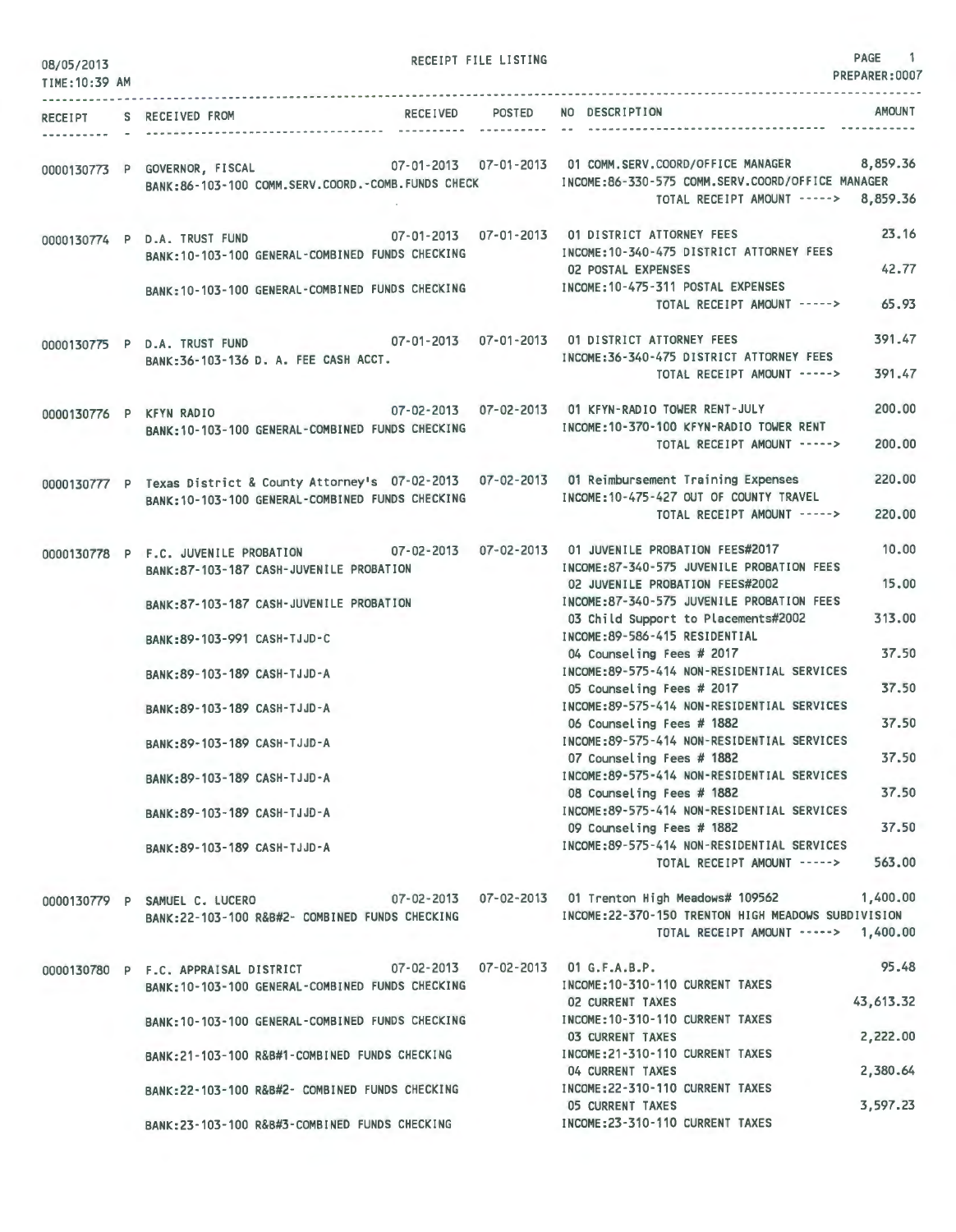### TIME:10:39 AM

 $\ddot{\phantom{a}}$ 

RECEIPT FILE LISTING **PAGE** 2

PREPARER:0007

|                      | RECEIPT S RECEIVED FROM  |                                                      | RECEIVED POSTED<br>------- ---------- | NO DESCRIPTION                                                                                            | <b>AMOUNT</b> |
|----------------------|--------------------------|------------------------------------------------------|---------------------------------------|-----------------------------------------------------------------------------------------------------------|---------------|
| 0000130780 Continued |                          |                                                      |                                       | 06 CURRENT TAXES                                                                                          | 1,904.72      |
|                      |                          | BANK:24-103-100 R&B#4- COMBINED FUNDS CHECKING       |                                       | INCOME: 24-310-110 CURRENT TAXES<br>07 CURRENT TAXES SERIES '98                                           | 990.22        |
|                      |                          | BANK:60-103-100 SINKING-COMBINED FUND CHECKING       |                                       | INCOME:60-310-260 CURRENT TAXES SERIES '98<br><b>08 DELINQUENT TAXES</b>                                  | 990.90        |
|                      |                          | BANK: 10-103-100 GENERAL-COMBINED FUNDS CHECKING     |                                       | INCOME: 10-310-120 DELINQUENT TAXES                                                                       |               |
|                      |                          | BANK:21-103-100 R&B#1-COMBINED FUNDS CHECKING        |                                       | 09 DELINQUENT TAXES<br>INCOME:21-310-120 DELINQUENT TAXES                                                 | 50.48         |
|                      |                          | BANK:22-103-100 R&B#2- COMBINED FUNDS CHECKING       |                                       | 10 DELINQUENT TAXES<br>INCOME:22-310-120 DELINQUENT TAXES                                                 | 54.09         |
|                      |                          |                                                      |                                       | 11 DELINQUENT TAXES                                                                                       | 81.73         |
|                      |                          | BANK: 23-103-100 R&B#3-COMBINED FUNDS CHECKING       |                                       | INCOME: 23-310-120 DELINQUENT TAXES<br>12 DELINQUENT TAXES                                                | 43.28         |
|                      |                          | BANK:24-103-100 R&B#4- COMBINED FUNDS CHECKING       |                                       | INCOME: 24-310-120 DELINQUENT TAXES<br>13 DELINQUENT TAXES SERIES '98                                     | 22.50         |
|                      |                          | BANK:60-103-100 SINKING-COMBINED FUND CHECKING       |                                       | INCOME:60-310-262 DELINQUENT TAXES SERIES '98                                                             |               |
|                      |                          |                                                      |                                       | TOTAL RECEIPT AMOUNT -----> 56,046.59                                                                     |               |
| 0000130781 P SECURUS |                          | BANK: 10-103-100 GENERAL-COMBINED FUNDS CHECKING     |                                       | 07-03-2013  07-03-2013  01 MAY 2013  Jail Pay Phone Comm.<br>INCOME: 10-319-420 JAIL PAY PHONE COMMISSION | 26,377.85     |
|                      |                          |                                                      |                                       | TOTAL RECEIPT AMOUNT -----> 26,377.85                                                                     |               |
|                      | 0000130782 P LEGEND BANK |                                                      |                                       | 07-03-2013  07-03-2013  01 INTEREST EARNINGS                                                              | 10.41         |
|                      |                          | BANK: 10-103-100 GENERAL-COMBINED FUNDS CHECKING     |                                       | INCOME: 10-360-100 INTEREST EARNINGS<br><b>02 INTEREST EARNINGS</b>                                       | 0.80          |
|                      |                          | BANK: 11-103-100 C.H. SECURITY-COMBINED FUNDS CKING  |                                       | INCOME: 11-360-100 INTEREST EARNINGS                                                                      |               |
|                      |                          | BANK:12-103-100 CO.CLK.VITAL STAT.-COMB.FUNDS CKING  |                                       | 03 INTEREST EARNINGS<br>INCOME: 12-360-100 INTEREST EARNINGS                                              | 0.12          |
|                      |                          | BANK:18-103-100 CO.CLK.REC.MNGMT.-COMB.FUNDS CKING   |                                       | 04 INTEREST EARNINGS<br>INCOME: 18-360-100 INTEREST EARNINGS                                              | 0.97          |
|                      |                          |                                                      |                                       | 05 INTEREST EARNINGS                                                                                      | 0.10          |
|                      |                          | BANK: 19-103-100 DIST.CLK.REC.MNGMT-COMB.FUNDS CKING |                                       | INCOME: 19-360-100 INTEREST EARNINGS<br>06 INTEREST EARNINGS                                              | 0.55          |
|                      |                          | BANK:20-103-100 CO.OFF.REC.MNGMT-COMB. FUNDS CKING   |                                       | INCOME: 20-360-100 INTEREST EARNINGS<br><b>07 INTEREST EARNINGS</b>                                       | 0.97          |
|                      |                          | BANK:21-103-100 R&B#1-COMBINED FUNDS CHECKING        |                                       | INCOME: 21-360-100 INTEREST EARNINGS                                                                      |               |
|                      |                          | BANK:22-103-100 R&B#2- COMBINED FUNDS CHECKING       |                                       | <b>08 INTEREST EARNINGS</b><br>INCOME: 22-360-100 INTEREST EARNINGS                                       | 1.14          |
|                      |                          | BANK:23-103-100 R&B#3-COMBINED FUNDS CHECKING        |                                       | 09 INTEREST EARNINGS<br>INCOME: 23-360-100 INTEREST EARNINGS                                              | 2.66          |
|                      |                          |                                                      |                                       | 10 INTEREST EARNING                                                                                       | 1.59          |
|                      |                          | BANK: 24-103-100 R&B#4- COMBINED FUNDS CHECKING      |                                       | INCOME: 24-360-100 INTEREST EARNING<br>11 INTEREST EARNINGS                                               | 0.40          |
|                      |                          | BANK:26-103-100 J.P.#1 JUST.CT.TECH-COMB.FUND CKING  |                                       | INCOME: 26-360-100 INTEREST EARNINGS<br>12 INTEREST EARNINGS                                              | 0.10          |
|                      |                          | BANK:27-103-100 J.P.#2 JUST.CT.TECH-COMB.FUND CKING  |                                       | INCOME: 27-360-100 INTEREST EARNINGS                                                                      |               |
|                      |                          | BANK:28-103-100 J.P.#3 JUST.CT.TECH-COMB.FUND CKING  |                                       | <b>13 INTEREST EARNINGS</b><br>INCOME: 28-360-100 INTEREST EARNINGS                                       | 0.04          |
|                      |                          | BANK:34-103-100 DIST.COURT TECH.COMB.FUND CHECKING   |                                       | 14 INTEREST INCOME<br>INCOME: 34-360-100 INTEREST INCOME                                                  | 0.08          |
|                      |                          |                                                      |                                       | <b>15 INTEREST EARNINGS</b>                                                                               | 0.66          |
|                      |                          | BANK:35-103-100 LAW LIBRARY-COMBINED FUND CHECKING   |                                       | INCOME: 35-360-100 INTEREST EARNINGS<br>16 INTEREST EARNINGS                                              | 0.01          |
|                      |                          | BANK:38-103-100 IHC CO-OP GIN-COMBINED FUND CKING    |                                       | INCOME: 38-360-100 INTEREST EARNINGS<br>17 INTEREST EARNINGS                                              | 0.07          |
|                      |                          | BANK: 39-103-100 IHC B.R. COOPER-COMB. FUND CHECKING |                                       | INCOME: 39-360-100 INTEREST EARNINGS                                                                      |               |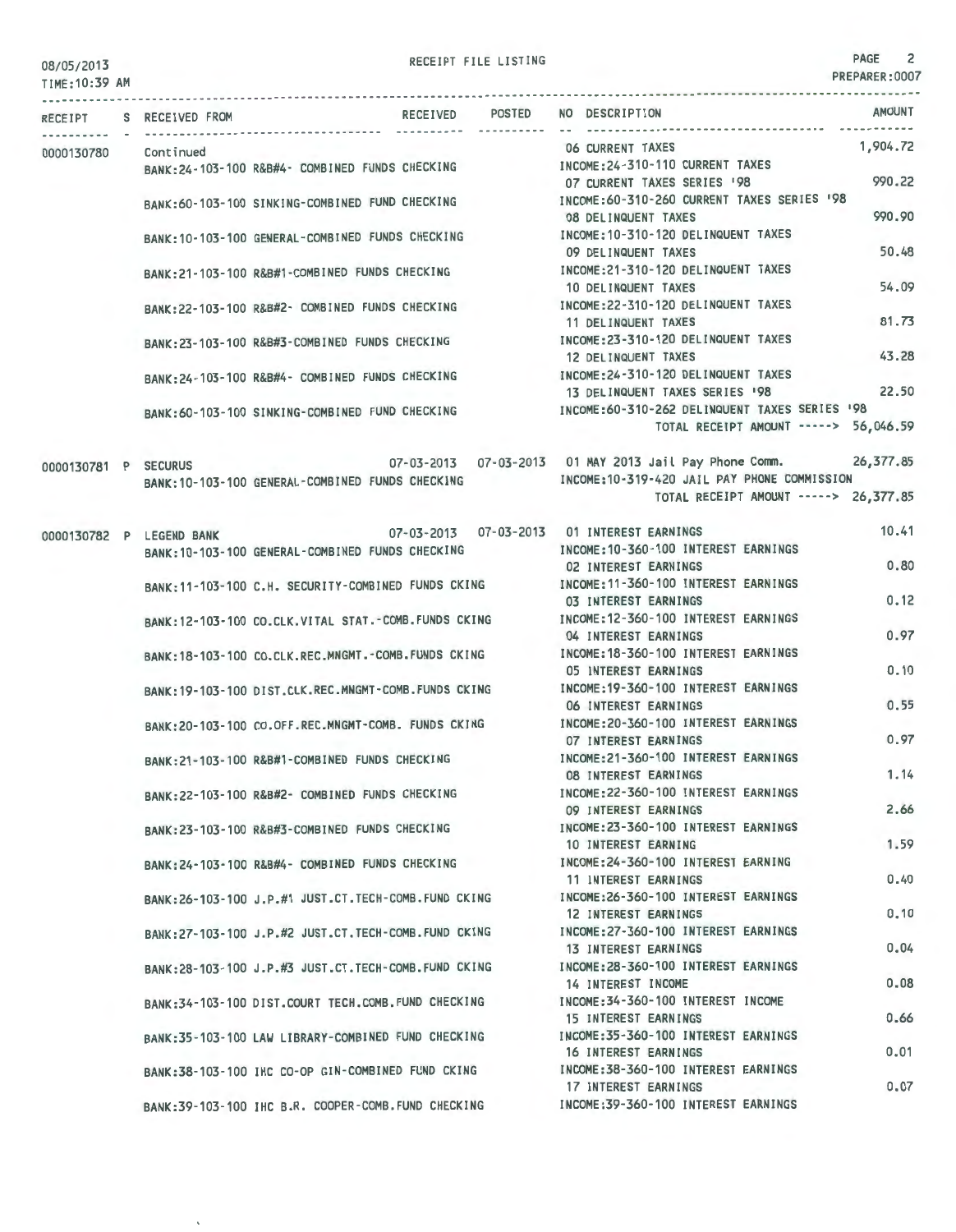PREPARER:0007

TIME: 1 0:39 AM --------------------------- ------------------------------------------------------------------------------- ----------------------- RECEIPT S RECEIVED FROM RECEIVED POSTED NO DESCRIPTION AMOUNT 0000130782 Continued BANK:52-103-100 COURT RECORDS PRESERVATION-COMB-FUN BANK:59-103-100 DRUG COURT-COMBINED FUNDS BANK:60-103-100 SINKING-COMBINED FUND CHECKING BANK:70-103-100 RIGHT OF WAY-COMBINED FUND CHECKING BANK:92-103-100 STATZER-COMBINED FUNDS CHECKING BANK:36-103-136 D. A. FEE CASH ACCT. BANK:36-103-236 D.A- FEE SEIZURE FUND BANK:37-103-137 CASH-CONTRABAND SEIZURE BANK:56-103-156 CASH-F C SHERIFF FORFEITURE BANK:89-103-992 CASH-INTEREST INCOME BANK:10-100-100 PAYROLL BANK:21-100-100 PAYROLL BANK:22-100-100 PAYROLL BANK:23-100-100 PAYROLL BANK:24-100-100 PAYROLL 18 INTEREST EARNINGS INCOME:52-360-100 INTEREST EARNINGS 19 INTEREST EARNINGS INCOME:59-360-100 INTEREST EARNINGS 20 INTEREST EARNINGS INCOME:60-360-100 INTEREST EARNINGS 21 INTEREST EARNINGS INCOME:70 -360-100 INTEREST EARNINGS 22 INTEREST EARNINGS INCOME:92-360-100 INTEREST EARNINGS 23 INTEREST EARNINGS INCOME:36-360-100 INTEREST EARNINGS 24 INTEREST EARNINGS-SEIZURE FUND INCOME:36-360-236 INTEREST EARNINGS-SEIZURE FUND  $0.15$ 0\_13 2.17 0.21 0.03 0.14 0\_12 25 INTEREST EARNINGS 0.04 INCOME:37-360-100 INTEREST EARNINGS 26 INTEREST EARNINGS INCOME:56-360-100 INTEREST EARNINGS 27 INTEREST INCOME INCOME:89-360-189 INTEREST INCOME 28 INTEREST EARNINGS INCOME:10-360-100 INTEREST EARNINGS 29 INTEREST EARNINGS INCOME:21-360-100 INTEREST EARNINGS 30 INTEREST EARNINGS INCOME:22-360-100 INTEREST EARNINGS 31 INTEREST EARNINGS INCOME:23-360-100 INTEREST EARNINGS 32 INTEREST EARNING INCOME:24-360-100 INTEREST EARNING 0.28 0.79 0.97 0.01 0.01 0.01 0.01 TOTAL RECEIPT AMOUNT -----> 25.74 0000130783 P LONE STAR AUCTIONEERS, INC. 07-03-2013 07-03-2013 01 SALE OF EQUIPEMENT 44,650.00<br>DANK:21-103-100 PRR#1-COMRINED FUNDS CHECKING INCOME:21-364-163 SALE OF EQUIPEMENT 0000130784 p 0000130785 p 0000130786 P PCR 0000130787 P COLLIN COUNTY J.P. # 1 BANK:21-103-100 R&B#1-COMBINED FUNDS CHECKING BANK:22-103-100 R&B#2- COMBINED FUNDS CHECKING BANK:23-103-100 R&B#3-COMBINED FUNDS CHECKING BANK:24-103-100 R&B#4- COMBINED FUNDS CHECKING DAVID HOLMES 07-05-2013 07-05-2013 01 JULY 2013 COBRA DENTAL INS. BANK:95-100-100 PAYROLL CASH PCR 07-05-2013 07-05-2013 01 PRISONER MEDICAL REIMBURSEMENT BANK: 10-103-100 GENERAL-COMBINED FUNDS CHECKING INCOME:10-565-405 PRISONER MEDICAL PCR 07-05 -2013 07-05-2013 01 PRISONER MEDICAL REIMBURSEMENT BANK:10-103-100 GENERAL-COMBINED FUNDS CHECKING INCOME:10-565-405 PRISONER MEDICAL COLLIN COUNTY J.P. # 1 07-08-2013 07-08-2013 01 CIVIL PROCESS- CLEMONS BANK:10-103-100 GENERAL-COMBINED FUNDS CHECKING 02 SALE OF EQUIPMENT INCOME:22-364-163 SALE OF EQUIPMENT 03 SALE OF EQUIPMENT JNCOME:23-364-163 SALE OF EQUIPMENT 04 SALE OF EQUIPMENT INCOME:24-364-163 SALE OF EQUIPMENT TOTAL RECEIPT AMOUNT -----> 109,745.00 INCOME:95-370-130 REFUNDS & MISCELLANEOUS TOTAL RECEIPT AMOUNT -----> TOTAL RECEIPT AMOUNT -----> TOTAL RECEIPT AMOUNT -----> INCOME:10-340-900 OTHER FEES TOTAL RECEIPT AMOUNT -----> 11,925.00 42,850.00 10,320.00 19.70 19.70 6.95 6.95 8.56 8.56 70.00 70.00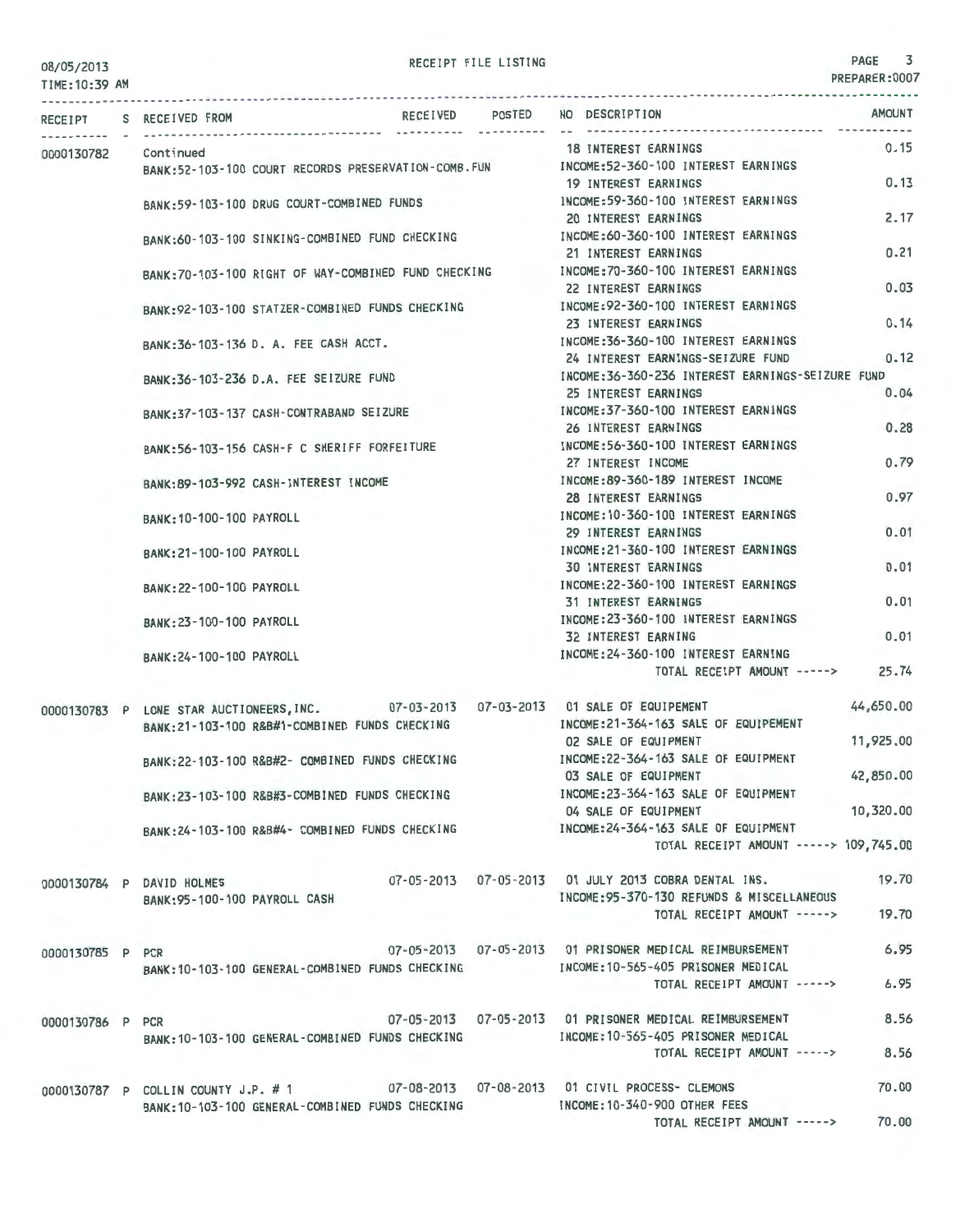| 08/05/2013<br>TIME: 10:39 AM   |                                                                                                                                                     | RECEIPT FILE LISTING |                                                                                                                                                          | PAGE<br>4<br>PREPARER:0007 |
|--------------------------------|-----------------------------------------------------------------------------------------------------------------------------------------------------|----------------------|----------------------------------------------------------------------------------------------------------------------------------------------------------|----------------------------|
| --------------<br>RECEIPT<br>. | RECEIVED<br>S RECEIVED FROM                                                                                                                         | POSTED               | NO DESCRIPTION                                                                                                                                           | <b>AMOUNT</b>              |
|                                | 0000130788 P Linebarger, Goggan, Blair&Sampson 07-08-2013 07-08-2013 01 CIVIL PROCESS - CLEMONS<br>BANK: 10-103-100 GENERAL-COMBINED FUNDS CHECKING |                      | INCOME: 10-340-900 OTHER FEES<br>TOTAL RECEIPT AMOUNT ----->                                                                                             | 60.00<br>60.00             |
|                                | 0000130789 P COMPTROLLER, STATE FISCAL<br>BANK: 21-103-100 R&B#1-COMBINED FUNDS CHECKING                                                            |                      | INCOME:21-621-457 R & M MACHINERY GAS & OIL                                                                                                              | 17.81                      |
|                                | BANK:22-103-100 R&B#2- COMBINED FUNDS CHECKING                                                                                                      |                      | 02 INTERNATIONAL FUEL TAX<br>INCOME:22-622-457 R & M MACHINERY GAS & OIL<br>03 INTERNATIONAL FUEL TAX                                                    | 31.44<br>48.20             |
|                                | BANK:23-103-100 R&B#3-COMBINED FUNDS CHECKING                                                                                                       |                      | INCOME: 23-623-457 R & M MACHINERY GAS & OIL<br>04 INTERNATIONAL FUEL TAX                                                                                | 7,34                       |
|                                | BANK: 24-103-100 R&B#4- COMBINED FUNDS CHECKING                                                                                                     |                      | INCOME: 24-624-457 R & M MACHINERY GAS & OIL<br>TOTAL RECEIPT AMOUNT ----->                                                                              | 104.79                     |
|                                | 0000130790 P DEWAYNE STRICKLAND<br>BANK: 95-100-100 PAYROLL CASH                                                                                    |                      | INCOME: 95-370-130 REFUNDS & MISCELLANEOUS<br>TOTAL RECEIPT AMOUNT ----->                                                                                | 594.74<br>594.74           |
|                                | 0000130791 P F.C. JUVENILE PROBATION<br>BANK: 87-103-187 CASH-JUVENILE PROBATION                                                                    |                      | 07-08-2013  07-08-2013  01 Attorney Fees # 2039<br>INCOME:87-340-577 JUVENILE PROBATION COURT COSTS<br>02 Attorney Fees # 1993                           | 100.00<br>25.00            |
|                                | BANK: 87-103-187 CASH-JUVENILE PROBATION                                                                                                            |                      | INCOME:87-340-577 JUVENILE PROBATION COURT COSTS<br>03 JUVENILE PROBATION FEES#2039                                                                      | 10,00                      |
|                                | BANK:87-103-187 CASH-JUVENILE PROBATION                                                                                                             |                      | INCOME:87-340-575 JUVENILE PROBATION FEES<br>04 JUVENILE PROBATION FEES#2047                                                                             | 30,00                      |
|                                | BANK:87-103-187 CASH-JUVENILE PROBATION                                                                                                             |                      | INCOME:87-340-575 JUVENILE PROBATION FEES<br>TOTAL RECEIPT AMOUNT ----->                                                                                 | 165,00                     |
|                                | 0000130792 P F.C. FOOD HEALTH INSPECTOR<br>BANK: 10-103-100 GENERAL-COMBINED FUNDS CHECKING                                                         |                      | 07-09-2013  07-09-2013  01  \$5  COUNTY FEE/FOOD HANDLERS CLASS<br>INCOME: 10-320-546 \$5 COUNTY FEE/FOOD HANDLERS CLASS<br>02 FOOD SERV.PERMITS/CLASSES | 60.00<br>2,180.00          |
|                                | BANK: 10-103-100 GENERAL-COMBINED FUNDS CHECKING                                                                                                    |                      | INCOME:10-320-545 FOOD SERV.PERMITS/CLASSES<br>TOTAL RECEIPT AMOUNT ----->                                                                               | 2,240.00                   |
|                                | 0000130793 P F.C. Environmental Development 07-09-2013 07-09-2013 01 JUNE 2013 REPORT<br>BANK: 10-103-100 GENERAL-COMBINED FUNDS CHECKING           |                      | INCOME:10-320-300 SEWAGE PERMITS/INSPECTIONS<br>TOTAL RECEIPT AMOUNT -----> 5.440.02                                                                     | 5,440.02                   |
| 0000130794 P TEXPOOL           | BANK: 10-103-175 TEXPOOL                                                                                                                            |                      | 07-10-2013  07-10-2013  01 INTEREST EARNINGS<br>INCOME: 10-360-100 INTEREST EARNINGS                                                                     | 261.33                     |
|                                | BANK: 21-103-175 TEXPOOL                                                                                                                            |                      | 02 INTEREST EARNINGS<br>INCOME:21-360-100 INTEREST EARNINGS                                                                                              | 3.67                       |
|                                | BANK: 22-103-175 TEXPOOL                                                                                                                            |                      | 03 INTEREST EARNINGS<br>INCOME: 22-360-100 INTEREST EARNINGS<br>04 INTEREST EARNINGS                                                                     | 9.57                       |
|                                | BANK: 23-103-175 TEXPOOL                                                                                                                            |                      | INCOME: 23-360-100 INTEREST EARNINGS<br>05 INTEREST EARNING                                                                                              | 10.77<br>10.77             |
|                                | BANK: 24-103-175 TEXPOOL                                                                                                                            |                      | INCOME: 24-360-100 INTEREST EARNING<br>06 INTEREST EARNINGS                                                                                              | 0.88                       |
|                                | BANK:38-103-175 IHC CO-OP GIN TEXPOOL                                                                                                               |                      | INCOME: 38-360-100 INTEREST EARNINGS<br><b>07 INTEREST EARNINGS</b>                                                                                      | 0.30                       |
|                                | BANK: 39-103-175 B.R. COOPER-TEXPOOL                                                                                                                |                      | INCOME: 39-360-100 INTEREST EARNINGS<br>08 INTEREST EARNINGS                                                                                             | 5.43                       |
|                                | BANK:60-103-275 TEXPOOL-1998 JAIL                                                                                                                   |                      | INCOME:60-360-100 INTEREST EARNINGS<br>09 INTEREST EARNINGS                                                                                              | 6.25                       |
|                                | BANK: 70-103-175 TEXPOOL                                                                                                                            |                      | INCOME: 70-360-100 INTEREST EARNINGS                                                                                                                     |                            |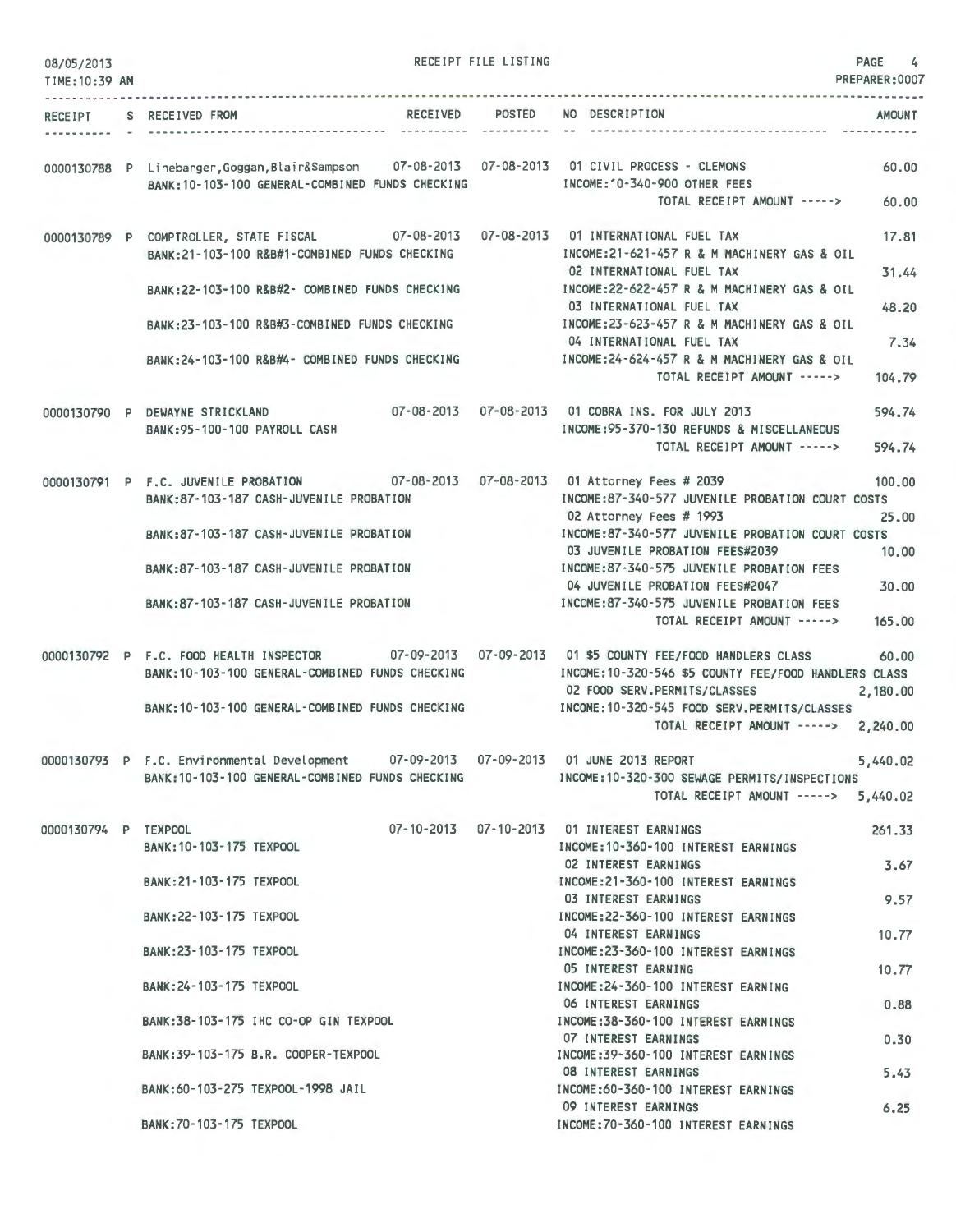RECEIPT FILE LISTING **PAGE** 5

| 08/05/2013<br>TIME: 10:39 AM |                                      |                                                  |                       | PREPARER: 0007                                                                                           |
|------------------------------|--------------------------------------|--------------------------------------------------|-----------------------|----------------------------------------------------------------------------------------------------------|
|                              | RECEIPT S RECEIVED FROM              | RECEIVED                                         | POSTED<br>----------- | <b>AMOUNT</b><br>NO DESCRIPTION                                                                          |
|                              | Continued                            |                                                  |                       | 1.83<br>10 INTEREST EARNINGS                                                                             |
| 0000130794                   | BANK: 92-103-175 TEXPOOL             |                                                  |                       | INCOME: 92-360-100 INTEREST EARNINGS                                                                     |
|                              |                                      |                                                  |                       | 310.80<br>TOTAL RECEIPT AMOUNT ----->                                                                    |
|                              | 0000130795 P F.C. APPRAISAL DISTRICT | 07-10-2013  07-10-2013  01 CURRENT TAXES         |                       | 20, 174.56                                                                                               |
|                              |                                      | BANK: 10-103-100 GENERAL-COMBINED FUNDS CHECKING |                       | INCOME: 10-310-110 CURRENT TAXES<br>29.73                                                                |
|                              |                                      |                                                  |                       | $02$ G.F.A.B.P.<br>INCOME: 10-310-110 CURRENT TAXES                                                      |
|                              |                                      | BANK: 10-103-100 GENERAL-COMBINED FUNDS CHECKING |                       | 1,027.85<br><b>03 CURRENT TAXES</b>                                                                      |
|                              |                                      | BANK: 21-103-100 R&B#1-COMBINED FUNDS CHECKING   |                       | INCOME: 21-310-110 CURRENT TAXES                                                                         |
|                              |                                      |                                                  |                       | 1,101.23<br>04 CURRENT TAXES                                                                             |
|                              |                                      | BANK:22-103-100 R&B#2- COMBINED FUNDS CHECKING   |                       | INCOME: 22-310-110 CURRENT TAXES                                                                         |
|                              |                                      |                                                  |                       | 1,664.00<br><b>05 CURRENT TAXES</b><br>INCOME: 23-310-110 CURRENT TAXES                                  |
|                              |                                      | BANK:23-103-100 R&B#3-COMBINED FUNDS CHECKING    |                       | 881.08<br>06 CURRENT TAXES                                                                               |
|                              |                                      | BANK:24-103-100 R&B#4- COMBINED FUNDS CHECKING   |                       | INCOME: 24-310-110 CURRENT TAXES                                                                         |
|                              |                                      |                                                  |                       | 458.05<br>07 CURRENT TAXES SERIES '98                                                                    |
|                              |                                      | BANK:60-103-100 SINKING-COMBINED FUND CHECKING   |                       | INCOME: 60-310-260 CURRENT TAXES SERIES '98                                                              |
|                              |                                      |                                                  |                       | 2,581.32<br>08 DELINQUENT TAXES                                                                          |
|                              |                                      | BANK:10-103-100 GENERAL-COMBINED FUNDS CHECKING  |                       | INCOME: 10-310-120 DELINQUENT TAXES<br>131.81<br>09 DELINQUENT TAXES                                     |
|                              |                                      | BANK:21-103-100 R&B#1-COMBINED FUNDS CHECKING    |                       | INCOME: 21-310-120 DELINQUENT TAXES                                                                      |
|                              |                                      |                                                  |                       | 141.22<br>10 DELINQUENT TAXES                                                                            |
|                              |                                      | BANK:22-103-100 R&B#2- COMBINED FUNDS CHECKING   |                       | INCOME: 22-310-120 DELINQUENT TAXES                                                                      |
|                              |                                      |                                                  |                       | 213.40<br>11 DELINQUENT TAXES                                                                            |
|                              |                                      | BANK:23-103-100 R&B#3-COMBINED FUNDS CHECKING    |                       | INCOME: 23-310-120 DELINQUENT TAXES<br>112.99                                                            |
|                              |                                      |                                                  |                       | 12 DELINQUENT TAXES<br>INCOME: 24-310-120 DELINQUENT TAXES                                               |
|                              |                                      | BANK:24-103-100 R&B#4- COMBINED FUNDS CHECKING   |                       | 58.08<br>13 DELINQUENT TAXES SERIES '98                                                                  |
|                              |                                      | BANK:60-103-100 SINKING-COMBINED FUND CHECKING   |                       | INCOME:60-310-262 DELINQUENT TAXES SERIES '98                                                            |
|                              |                                      |                                                  |                       | TOTAL RECEIPT AMOUNT -----> 28,575.32                                                                    |
|                              | 0000130796 P CITY OF HONEY GROVE     |                                                  |                       | 185.00<br>07-10-2013  07-10-2013  01 CULVERT & BAND                                                      |
|                              |                                      | BANK:23-103-100 R&B#3-COMBINED FUNDS CHECKING    |                       | INCOME: 23-370-145 REIMBURSEMENT OF MATERIALS                                                            |
|                              |                                      |                                                  |                       | 185.00<br>TOTAL RECEIPT AMOUNT ----->                                                                    |
|                              | 0000130797 P TEXOMA AREA PARATRANSIT |                                                  |                       | 150.00<br>07-10-2013  07-10-2013  01 OFFICE RENTAL                                                       |
|                              |                                      | BANK:24-103-100 R&B#4- COMBINED FUNDS CHECKING   |                       | INCOME: 24-370-147 OFFICE RENTAL                                                                         |
|                              |                                      |                                                  |                       | 150,00<br>TOTAL RECEIPT AMOUNT ----->                                                                    |
|                              |                                      |                                                  |                       | 7,043.68<br>0000130798 P County Clerk-april 2013 Report 07-10-2013 07-10-2013 01 COURT COSTS/ARREST FEES |
|                              |                                      | BANK:10-103-100 GENERAL-COMBINED FUNDS CHECKING  |                       | INCOME:10-318-130 COURT COSTS/ARREST FEES                                                                |
|                              |                                      |                                                  |                       | 2,091.46<br><b>02 SHERIFF FEES</b>                                                                       |
|                              |                                      | BANK: 10-103-100 GENERAL-COMBINED FUNDS CHECKING |                       | INCOME: 10-340-560 SHERIFF FEES                                                                          |
|                              |                                      |                                                  |                       | 20,007.85<br>03 COUNTY CLERK FEES                                                                        |
|                              |                                      | BANK: 10-103-100 GENERAL-COMBINED FUNDS CHECKING |                       | INCOME: 10-340-403 COUNTY CLERK FEES<br>195,00<br>04 COURT REPORTER SERVICE FEE                          |
|                              |                                      | BANK:10-103-100 GENERAL-COMBINED FUNDS CHECKING  |                       | INCOME: 10-370-162 COURT REPORTER SERVICE FEE                                                            |
|                              |                                      |                                                  |                       | 59.01<br>05 ADM.OF COURT JUSTICE 10% SB 1417                                                             |
|                              |                                      | BANK: 10-103-100 GENERAL-COMBINED FUNDS CHECKING |                       | INCOME:10-370-163 ADM.OF COURT JUSTICE 10% SB 1417                                                       |
|                              |                                      |                                                  |                       | 06 TIME PAYMENT FEE 40% SB 1417<br>236.06                                                                |
|                              |                                      | BANK:10-103-100 GENERAL-COMBINED FUNDS CHECKING  |                       | INCOME:10-370-164 TIME PAYMENT FEE 40% SB 1417<br>22.44<br>07 JUDICIAL SUPP.FEE(60 CENTS)                |
|                              |                                      | BANK: 10-103-100 GENERAL-COMBINED FUNDS CHECKING |                       | INCOME:10-370-166 JUDICIAL SUPP.FEE(60 CENTS)                                                            |
|                              |                                      |                                                  |                       | 151.50<br>08 JUROR REIMB.FEE                                                                             |
|                              |                                      | BANK: 10-103-100 GENERAL-COMBINED FUNDS CHECKING |                       | INCOME: 10-370-167 JUROR REIMB.FEE                                                                       |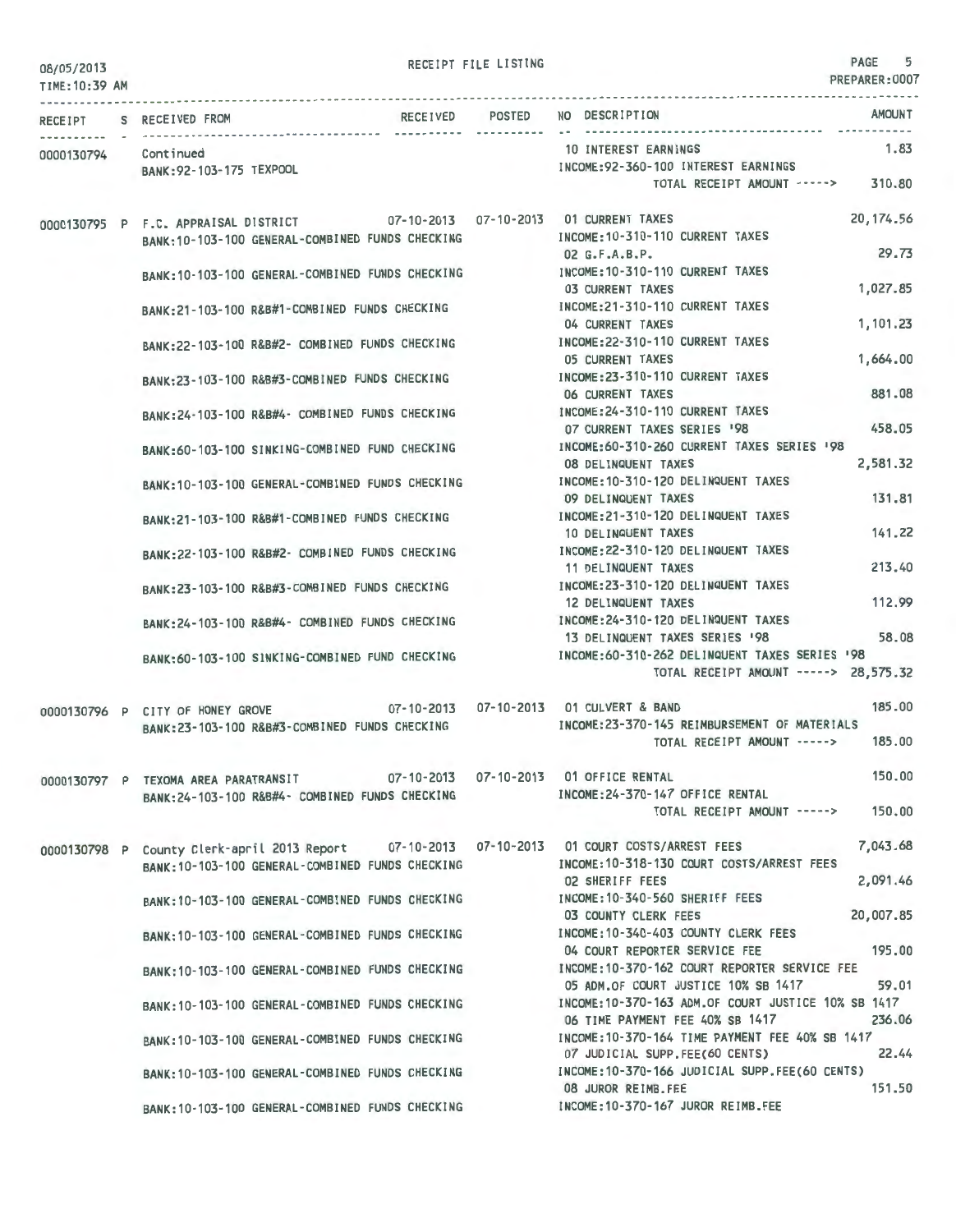| TIME: 10:39 AM |                                          |                                                      |          |               |                                                                                                                                      | PREPARER: 0007 |
|----------------|------------------------------------------|------------------------------------------------------|----------|---------------|--------------------------------------------------------------------------------------------------------------------------------------|----------------|
| <b>RECEIPT</b> | S RECEIVED FROM                          |                                                      | RECEIVED | <b>POSTED</b> | NO DESCRIPTION                                                                                                                       | <b>AMOUNT</b>  |
| 0000130798     | Continued                                |                                                      |          |               | 09 COUNTY JUDGE FEES<br>BANK:10-103-100 GENERAL-COMBINED FUNDS CHECKING NORTH INCOME:10-340-400 COUNTY JUDGE FEES                    | 14.00          |
|                |                                          | BANK: 10-103-100 GENERAL-COMBINED FUNDS CHECKING     |          |               | 10 DISTRICT ATTORNEY FEES<br>INCOME: 10-340-475 DISTRICT ATTORNEY FEES                                                               | 984.83         |
|                |                                          |                                                      |          |               | 11 C.C.6TH COURT OF APPEALS FEE<br>INCOME: 10-340-601 C.C.6TH COURT OF APPEALS FEE                                                   | 65,00          |
|                |                                          | BANK: 10-103-100 GENERAL-COMBINED FUNDS CHECKING     |          |               | 12 ATTORNEYS & DOCTORS                                                                                                               | 2,170.67       |
|                |                                          | BANK: 10-103-100 GENERAL-COMBINED FUNDS CHECKING     |          |               | INCOME: 10-318-132 ATTORNEYS & DOCTORS<br>13 INTEREST EARNINGS                                                                       | 0.51           |
|                |                                          | BANK: 10-103-100 GENERAL-COMBINED FUNDS CHECKING     |          |               | INCOME:10-360-100 INTEREST EARNINGS<br>14 COUNTY CLERK FEES                                                                          | 766.23         |
|                |                                          |                                                      |          |               | BANK:11-103-100 C.H. SECURITY-COMBINED FUNDS CKING MOOME:11-340-600 COUNTY CLERK FEES<br>15 CO.CLK.VITAL STAT.FEE                    | 61.00          |
|                |                                          | BANK: 12-103-100 CO.CLK.VITAL STAT.-COMB.FUNDS CKING |          |               | INCOME:12-370-134 CO.CLK.VITAL STAT.FEE                                                                                              |                |
|                |                                          | BANK: 17-103-100 PROB.JUDGES ED.-COMB. FUNDS CKING   |          |               | 16 PROBATE JUDGES EDUCATION<br>INCOME: 17-340-131 PROBATE JUDGES EDUCATION                                                           | 55.00          |
|                |                                          | BANK:18-103-100 CO.CLK.REC.MNGMT.-COMB.FUNDS CKING   |          |               | 17 CO.CLERK PRESERVE REC FEE<br>INCOME: 18-370-133 CO.CLERK PRESERVE REC FEE                                                         | 5,265.73       |
|                |                                          | BANK:20-103-100 CO.OFF.REC.MNGMT-COMB. FUNDS CKING   |          |               | 18 CO.OFFICE REC.MNGMT.FEE<br>INCOME: 20-370-135 CO.OFFICE REC.MNGMT.FEE                                                             | 1,051,94       |
|                |                                          | BANK:35-103-100 LAW LIBRARY-COMBINED FUND CHECKING   |          |               | <b>19 COUNTY CLERK FEES</b><br>INCOME: 35-340-403 COUNTY CLERK FEES                                                                  | 455,00         |
|                |                                          | BANK:21-103-100 R&B#1-COMBINED FUNDS CHECKING        |          |               | 20 COUNTY CLERK FINES<br>INCOME:21-350-403 COUNTY CLERK FINES                                                                        | 2,797.48       |
|                |                                          | BANK:22-103-100 R&B#2- COMBINED FUNDS CHECKING       |          |               | 21 COUNTY CLERK FINES<br>INCOME:22-350-403 COUNTY CLERK FINES                                                                        | 2,997.21       |
|                |                                          |                                                      |          |               | 22 COUNTY CLERK FINES                                                                                                                | 4,528.89       |
|                |                                          | BANK:23-103-100 R&B#3-COMBINED FUNDS CHECKING        |          |               | INCOME:23-350-403 COUNTY CLERK FINES<br>23 COUNTY CLERK FINES                                                                        | 2,398.02       |
|                |                                          | BANK:24-103-100 R&B#4- COMBINED FUNDS CHECKING       |          |               | INCOME:24-350-403 COUNTY CLERK FINES<br>24 CO.& DIST.CT. TECHNOLOGY FEE                                                              | 123.32         |
|                |                                          | BANK:51-103-100 CO.& DIST.COURT TECHNOLOGY-COMB.FUN  |          |               | INCOME:51-370-440 CO.& DIST.CT. TECHNOLOGY FEE<br>25 COURT RECORDS PRESERVATION FEE                                                  | 110,00         |
|                |                                          | BANK:52-103-100 COURT RECORDS PRESERVATION-COMB.FUN  |          |               | INCOME:52-370-133 COURT RECORDS PRESERVATION FEE<br>26 DRUG COURT FEE                                                                | 391.71         |
|                |                                          | BANK: 59-103-100 DRUG COURT-COMBINED FUNDS           |          |               | INCOME:59-370-425 DRUG COURT FEE                                                                                                     |                |
|                |                                          |                                                      |          |               | TOTAL RECEIPT AMOUNT -----> 54,043.54                                                                                                |                |
|                |                                          | BANK:44-103-100 HOMELAND SECURITY-COMB.FUND CHKING   |          |               | 0000130799 P Texas Department of Public Safety 07-10-2013 07-10-2013 01 COMMAND CONCEPTS<br>INCOME:44-330-419 2012 HOMELAND SECURITY | 4,212.27       |
|                |                                          |                                                      |          |               | TOTAL RECEIPT AMOUNT ----->                                                                                                          | 4,212.27       |
|                | 0000130800 P F.C. TAX A/C-W/E 6-28-2013  | BANK: 10-103-100 GENERAL-COMBINED FUNDS CHECKING     |          |               | 07-11-2013  07-11-2013  01 COMMISSIONS ON CAR REGIST<br>INCOME:10-321-200 COMMISSIONS ON CAR REGIST                                  | 2,554.35       |
|                |                                          |                                                      |          |               | 02 COUNTY'S ADDITIONAL \$10                                                                                                          | 1,789.61       |
|                |                                          | BANK:21-103-100 R&B#1-COMBINED FUNDS CHECKING        |          |               | INCOME:21-321-300 COUNTY'S ADDITIONAL \$10<br>03 COUNTY'S ADDITIONAL \$10                                                            | 1,917.38       |
|                |                                          | BANK: 22-103-100 R&B#2- COMBINED FUNDS CHECKING      |          |               | INCOME:22-321-300 COUNTY'S ADDITIONAL \$10<br>04 COUNTY'S ADDITIONAL \$10                                                            | 2,897.24       |
|                |                                          | BANK:23-103-100 R&B#3-COMBINED FUNDS CHECKING        |          |               | INCOME:23-321-300 COUNTY'S ADDITIONAL \$10<br>05 COUNTY'S ADDITIONAL \$10                                                            | 1,534.07       |
|                |                                          | BANK: 24-103-100 R&B#4- COMBINED FUNDS CHECKING      |          |               | INCOME:24-321-300 COUNTY'S ADDITIONAL \$10<br>TOTAL RECEIPT AMOUNT -----> 10,692.65                                                  |                |
|                | 0000130801 P F.C. TAX A/C -W/E 6-28-2013 |                                                      |          |               | 07-11-2013  07-11-2013  01 COMMISSIONS ON CAR REGIST                                                                                 | 38.00          |
|                |                                          |                                                      |          |               |                                                                                                                                      |                |

INCOME:10 -321 -200 COMMISSIONS ON CAR REGIST

BANK:10-103- 100 GENERAL-COMBINED FUNDS CHECKING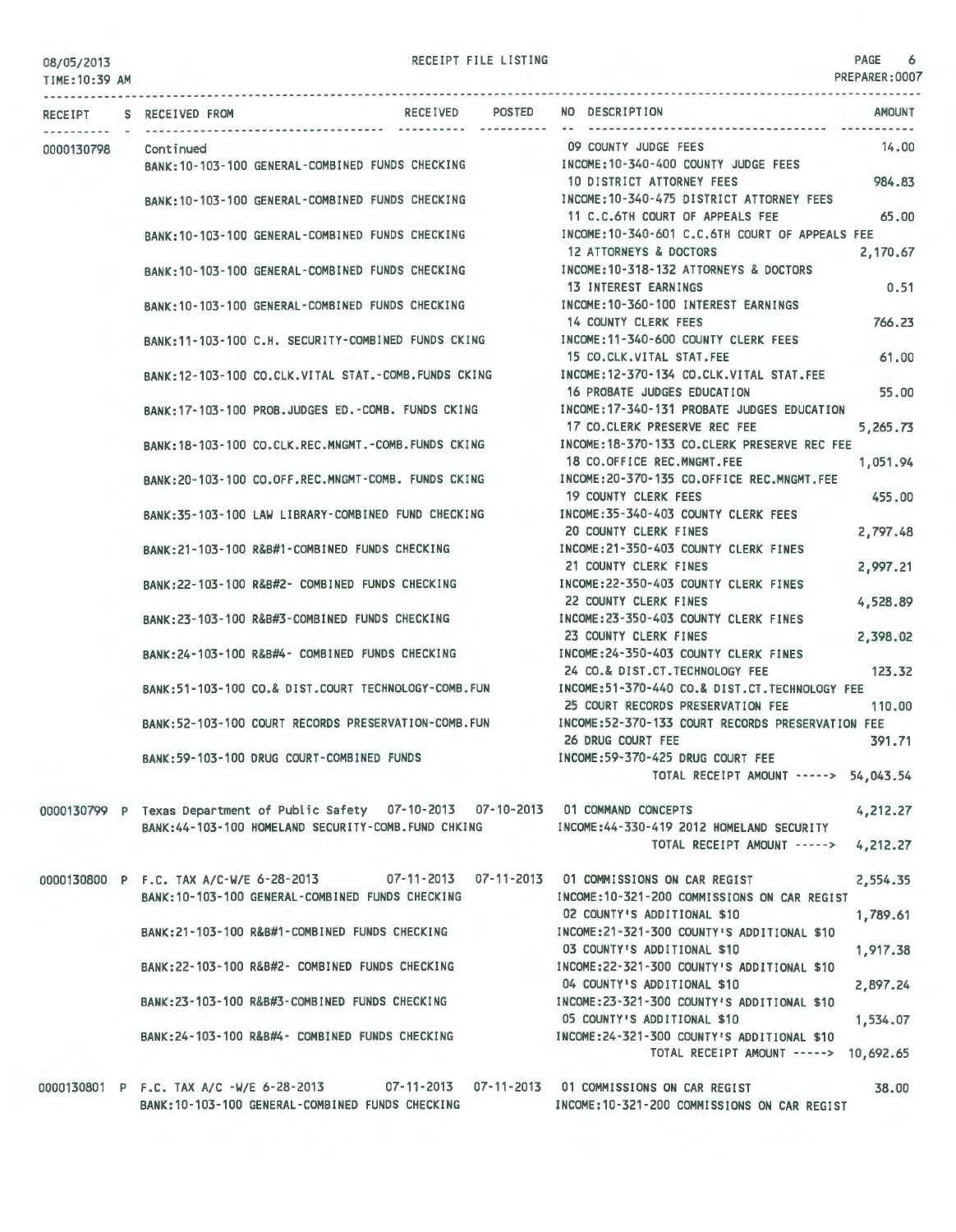RECEIPT FILE LISTING **PAGE** 7

PREPARER:0007

|            |                                                                                            | RECEIPT S RECEIVED FROM                                                                                                                      | -----------                                                                            | RECEIVED POSTED NO DESCRIPTION<br><b>AMOUNT</b>                                         |
|------------|--------------------------------------------------------------------------------------------|----------------------------------------------------------------------------------------------------------------------------------------------|----------------------------------------------------------------------------------------|-----------------------------------------------------------------------------------------|
| 0000130801 |                                                                                            | Continued<br>BANK:21-103-100 R&B#1-COMBINED FUNDS CHECKING                                                                                   |                                                                                        | 02 COUNTY'S ADDITIONAL \$10<br>42.66<br>INCOME:21-321-300 COUNTY'S ADDITIONAL \$10      |
|            |                                                                                            |                                                                                                                                              |                                                                                        | 45.71<br>03 COUNTY'S ADDITIONAL \$10                                                    |
|            |                                                                                            | BANK:22-103-100 R&B#2- COMBINED FUNDS CHECKING                                                                                               |                                                                                        | INCOME:22-321-300 COUNTY'S ADDITIONAL \$10<br>04 COUNTY'S ADDITIONAL \$10<br>69.06      |
|            |                                                                                            | BANK:23-103-100 R&B#3-COMBINED FUNDS CHECKING MANUSIC INCOME:23-321-300 COUNTY'S ADDITIONAL \$10                                             |                                                                                        | 05 COUNTY'S ADDITIONAL \$10<br>36.57                                                    |
|            |                                                                                            | BANK:24-103-100 R&B#4- COMBINED FUNDS CHECKING MANUSIC MECOME:24-321-300 COUNTY'S ADDITIONAL \$10                                            |                                                                                        | TOTAL RECEIPT AMOUNT -----><br>232.00                                                   |
|            |                                                                                            | 0000130802 P F.C. TAX A/C -W/E 6-28-2013 07-11-2013 07-11-2013 01 COMMISSION ON CAR TITLES                                                   |                                                                                        | 805,00                                                                                  |
|            |                                                                                            | BANK: 10-103-100 GENERAL-COMBINED FUNDS CHECKING                                                                                             |                                                                                        | INCOME:10-321-250 COMMISSION ON CAR TITLES<br>TOTAL RECEIPT AMOUNT -----><br>805.00     |
|            |                                                                                            | 0000130803 P F.C. TAX A/C -TPW- JUNE 2013 07-11-2013 07-11-2013 01 TPW BOAT REG./TITLES                                                      |                                                                                        | 720.49                                                                                  |
|            |                                                                                            | BANK: 10-103-100 GENERAL-COMBINED FUNDS CHECKING                                                                                             |                                                                                        | INCOME:10-321-400 TPW BOAT REG./TITLES<br>TOTAL RECEIPT AMOUNT -----><br>720.49         |
|            |                                                                                            | 0000130804 P F.C. TAX A/C -W/E 7-5-2013 07-11-2013 07-11-2013 01 COMMISSION ON CAR TITLES<br>BANK:10-103-100 GENERAL-COMBINED FUNDS CHECKING |                                                                                        | 775.00<br>INCOME:10-321-250 COMMISSION ON CAR TITLES                                    |
|            |                                                                                            |                                                                                                                                              |                                                                                        | TOTAL RECEIPT AMOUNT -----><br>775.00                                                   |
|            |                                                                                            | 0000130805 P F.C. TAX A/C -W/E 7-5-2013 07-11-2013 07-11-2013 01 COMMISSIONS ON CAR REGIST                                                   |                                                                                        | 2,055.28                                                                                |
|            |                                                                                            | BANK:10-103-100 GENERAL-COMBINED FUNDS CHECKING                                                                                              |                                                                                        | INCOME: 10-321-200 COMMISSIONS ON CAR REGIST<br>02 COUNTY'S ADDITIONAL \$10<br>1,608.30 |
|            | BANK:21-103-100 R&B#1-COMBINED FUNDS CHECKING   INCOME:21-321-300 COUNTY'S ADDITIONAL \$10 |                                                                                                                                              | 03 COUNTY'S ADDITIONAL \$10<br>1,723.13                                                |                                                                                         |
|            | BANK:22-103-100 R&B#2- COMBINED FUNDS CHECKING                                             |                                                                                                                                              | INCOME: 22-321-300 COUNTY'S ADDITIONAL \$10<br>04 COUNTY'S ADDITIONAL \$10<br>2,603.72 |                                                                                         |
|            | BANK:23-103-100 R&B#3-COMBINED FUNDS CHECKING                                              |                                                                                                                                              | INCOME: 23-321-300 COUNTY'S ADDITIONAL \$10<br>05 COUNTY'S ADDITIONAL \$10<br>1,378.65 |                                                                                         |
|            |                                                                                            | BANK:24-103-100 R&B#4- COMBINED FUNDS CHECKING                                                                                               |                                                                                        | INCOME:24-321-300 COUNTY'S ADDITIONAL \$10<br>TOTAL RECEIPT AMOUNT -----> 9,369.08      |
|            |                                                                                            | 0000130806 P FANNIN COUNTY CSCD 07-11-2013 07-11-2013 01 BLOOD DRAWS                                                                         |                                                                                        | 43.29                                                                                   |
|            |                                                                                            | BANK:36-103-136 D. A. FEE CASH ACCT.                                                                                                         |                                                                                        | INCOME:36-370-130 REFUNDS & MISCELLANEOUS<br>TOTAL RECEIPT AMOUNT -----> 43.29          |
|            |                                                                                            | 0000130807 P COMPTROLLER STATE FISCAL 07-12-2013 07-12-2013 01 SALES TAX REVENUES<br>BANK: 10-103-100 GENERAL-COMBINED FUNDS CHECKING        |                                                                                        | 52,780.39<br>INCOME: 10-318-160 SALES TAX REVENUES                                      |
|            |                                                                                            |                                                                                                                                              |                                                                                        | <b>02 SALES TAX REVENUES</b><br>2,691.35                                                |
|            |                                                                                            | BANK:21-103-100 R&B#1-COMBINED FUNDS CHECKING                                                                                                |                                                                                        | INCOME: 21-318-160 SALES TAX REVENUES<br><b>03 SALES TAX REVENUES</b><br>2,879.88       |
|            |                                                                                            | BANK: 22-103-100 R&B#2- COMBINED FUNDS CHECKING                                                                                              |                                                                                        | INCOME: 22-318-160 SALES TAX REVENUES<br>04 SALES TAX REVENUES<br>4,349.07              |
|            |                                                                                            | BANK:23-103-100 R&B#3-COMBINED FUNDS CHECKING                                                                                                |                                                                                        | INCOME: 23-318-160 SALES TAX REVENUES<br><b>05 SALES TAX REVENUES</b><br>2,307.80       |
|            |                                                                                            | BANK: 24-103-100 R&B#4- COMBINED FUNDS CHECKING                                                                                              |                                                                                        | INCOME: 24-318-160 SALES TAX REVENUES<br>TOTAL RECEIPT AMOUNT -----><br>65,008.49       |
|            |                                                                                            | 0000130808 P OFFICE OF COURT ADMINISTRATION 07-12-2013 07-12-2013 01 3 rd Quarter Payment                                                    |                                                                                        | 8,902.50                                                                                |
|            |                                                                                            | BANK: 10-103-100 GENERAL-COMBINED FUNDS CHECKING                                                                                             |                                                                                        | INCOME:10-330-437 INDIGENT DEFENSE GRANT<br>TOTAL RECEIPT AMOUNT -----><br>8,902.50     |
|            |                                                                                            | 07-12-2013  07-12-2013  01 CULVERT<br>0000130809 P LADONIA RODEO ASSOCIATION                                                                 |                                                                                        | 500.00                                                                                  |
|            |                                                                                            | BANK:23-103-100 R&B#3-COMBINED FUNDS CHECKING                                                                                                |                                                                                        | INCOME: 23-370-145 REIMBURSEMENT OF MATERIALS<br>TOTAL RECEIPT AMOUNT -----><br>500.00  |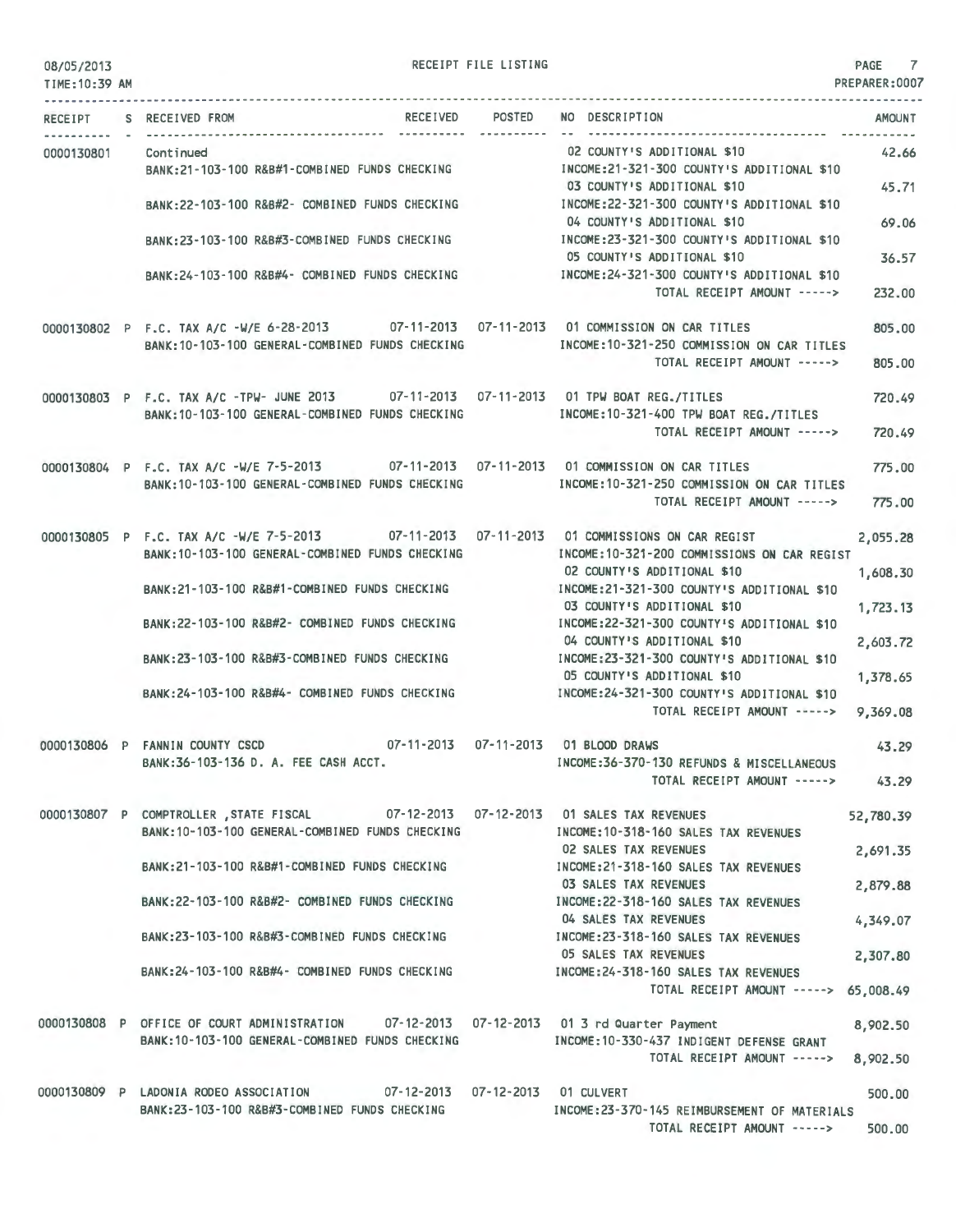| 08/05/2013     |                                                                                                                                               | RECEIPT FILE LISTING |                                                                          | PAGE 8         |
|----------------|-----------------------------------------------------------------------------------------------------------------------------------------------|----------------------|--------------------------------------------------------------------------|----------------|
| TIME: 10:39 AM |                                                                                                                                               |                      |                                                                          | PREPARER: 0007 |
|                | RECEIPT S RECEIVED FROM                                                                                                                       |                      | RECEIVED POSTED NO DESCRIPTION                                           | AMOUNT         |
|                | 0000130810 P J.P. # 2 - JUNE 2013 REPORT 07-12-2013 07-12-2013 01 COURT COSTS/ARREST FEES<br>BANK: 10-103-100 GENERAL-COMBINED FUNDS CHECKING |                      | INCOME:10-318-130 COURT COSTS/ARREST FEES                                | 1,121.06       |
|                | BANK:10-103-100 GENERAL-COMBINED FUNDS CHECKING                                                                                               |                      | 02 J. P. #2 FINES<br>INCOME: 10-350-456 J. P. #2 FINES                   | 306.00         |
|                | BANK:10-103-100 GENERAL-COMBINED FUNDS CHECKING   INCOME:10-370-166 JUDICIAL SUPP.FEE(60 CENTS)                                               |                      | 03 JUDICIAL SUPP.FEE(60 CENTS)                                           | 7.33           |
|                | BANK:10-103-100 GENERAL-COMBINED FUNDS CHECKING                                                                                               |                      | 04 JUROR REIMB.FEE<br>INCOME:10-370-167 JUROR REIMB.FEE                  | 48.83          |
|                | BANK: 10-103-100 GENERAL-COMBINED FUNDS CHECKING                                                                                              |                      | 05 J. P. #2 FEES<br>INCOME:10-340-456 J. P. #2 FEES                      | 579.73         |
|                | BANK:10-103-100 GENERAL-COMBINED FUNDS CHECKING                                                                                               |                      | <b>06 CONSTABLE FEES</b><br>INCOME:10-340-550 CONSTABLE FEES             | 362.74         |
|                | BANK: 11-103-100 C.H. SECURITY-COMBINED FUNDS CKING                                                                                           |                      | 07 JUSTICE OF PEACE FEES<br>INCOME:11-340-651 JUSTICE OF PEACE FEES      | 36.60          |
|                | BANK:14-103-100 JUST.CT.BLDG.SEC.-COMB.FUNDS CKING                                                                                            |                      | 08 JUSTICE CT.BLDG.SEC.FEE<br>INCOME: 14-370-168 JUSTICE CT.BLDG.SEC.FEE | 12,20          |
|                | BANK:27-103-100 J.P.#2 JUST.CT.TECH-COMB.FUND CKING MOOME:27-370-456 J.P.#2 TECHNOLOGY FEES                                                   |                      | 09 J.P.#2 TECHNOLOGY FEES                                                | 48.81          |
|                | BANK:21-103-100 R&B#1-COMBINED FUNDS CHECKING                                                                                                 |                      | 10 J. P. #2 FINES<br>INCOME:21-350-456 J. P. #2 FINES                    | 110.98         |
|                | BANK:22-103-100 R&B#2- COMBINED FUNDS CHECKING                                                                                                |                      | 11 J. P. #2 FINES<br>INCOME: 22-350-456 J. P. #2 FINES                   | 118.91         |
|                | BANK:23-103-100 R&B#3-COMBINED FUNDS CHECKING                                                                                                 |                      | 12 J. P. #2 FINES<br>INCOME:23-350-456 J. P. #2 FINES                    | 179.67         |
|                | BANK:24-103-100 R&B#4- COMBINED FUNDS CHECKING                                                                                                |                      | 13 J. P. #2 FINES<br>INCOME:24-350-456 J. P. #2 FINES                    | 95.14          |
|                |                                                                                                                                               |                      | TOTAL RECEIPT AMOUNT -----> 3,028.00                                     |                |
|                | 0000130811 P COUNTY CLERK<br>BANK:36-103-136 D. A. FEE CASH ACCT.                                                                             |                      | INCOME: 36-370-130 REFUNDS & MISCELLANEOUS                               | 20.00          |
|                |                                                                                                                                               |                      | TOTAL RECEIPT AMOUNT ----->                                              | 20,00          |
|                | 0000130812 P COCA COLA REFRESHMENTS 07-15-2013 07-15-2013 01 COCA-COLA COMMISSIONS<br>BANK: 10-103-100 GENERAL-COMBINED FUNDS CHECKING        |                      | INCOME:10-370-565 COCA-COLA COMMISSIONS                                  | 20.38          |
|                |                                                                                                                                               |                      | TOTAL RECEIPT AMOUNT ----->                                              | 20.38          |
|                | 0000130813 P MEADE - NORMAN INSURANCE 07-15-2013 07-15-2013 01 BOND REFUND - HAMRICK<br>BANK:10-103-100 GENERAL-COMBINED FUNDS CHECKING       |                      | INCOME:10-450-480 BONDS                                                  | 42.50          |
|                |                                                                                                                                               |                      | TOTAL RECEIPT AMOUNT ----->                                              | 42.50          |
|                | 0000130814 P CARPENTER'S BAIL BONDS 07-15-2013 07-15-2013 01 SURETY BAIL BOND FEE<br>BANK: 13-103-113 SURETY BAIL BOND FEE                    |                      | INCOME: 13-345-113 SURETY BAIL BOND FEE                                  | 90.00          |
|                |                                                                                                                                               |                      | TOTAL RECEIPT AMOUNT ----->                                              | 90,00          |
|                | 0000130815 P DOC'S BAIL BONDS 07-15-2013 07-15-2013 01 SURETY BAIL BOND FEE<br>BANK: 13-103-113 SURETY BAIL BOND FEE                          |                      | INCOME:13-345-113 SURETY BAIL BOND FEE                                   | 60.00          |
|                |                                                                                                                                               |                      | TOTAL RECEIPT AMOUNT ----->                                              | 60.00          |
|                | 0000130816 P FANNIN COUNTY BAIL BONDS 07-15-2013 07-15-2013 01 SURETY BAIL BOND FEE<br>BANK: 13-103-113 SURETY BAIL BOND FEE                  |                      | INCOME:13-345-113 SURETY BAIL BOND FEE                                   | 165.00         |
|                |                                                                                                                                               |                      | TOTAL RECEIPT AMOUNT -----> 165.00                                       |                |
|                | 0000130817 P F.C. APPRAISAL DISTRICT 07-15-2013 07-15-2013 01 CURRENT TAXES<br>BANK: 10-103-100 GENERAL-COMBINED FUNDS CHECKING               |                      | INCOME: 10-310-110 CURRENT TAXES                                         | 14,373.79      |
|                | BANK:10-103-100 GENERAL-COMBINED FUNDS CHECKING MODE:10-310-110 CURRENT TAXES                                                                 |                      | 02 G.F.A.B.P. TAXES                                                      | 3.18           |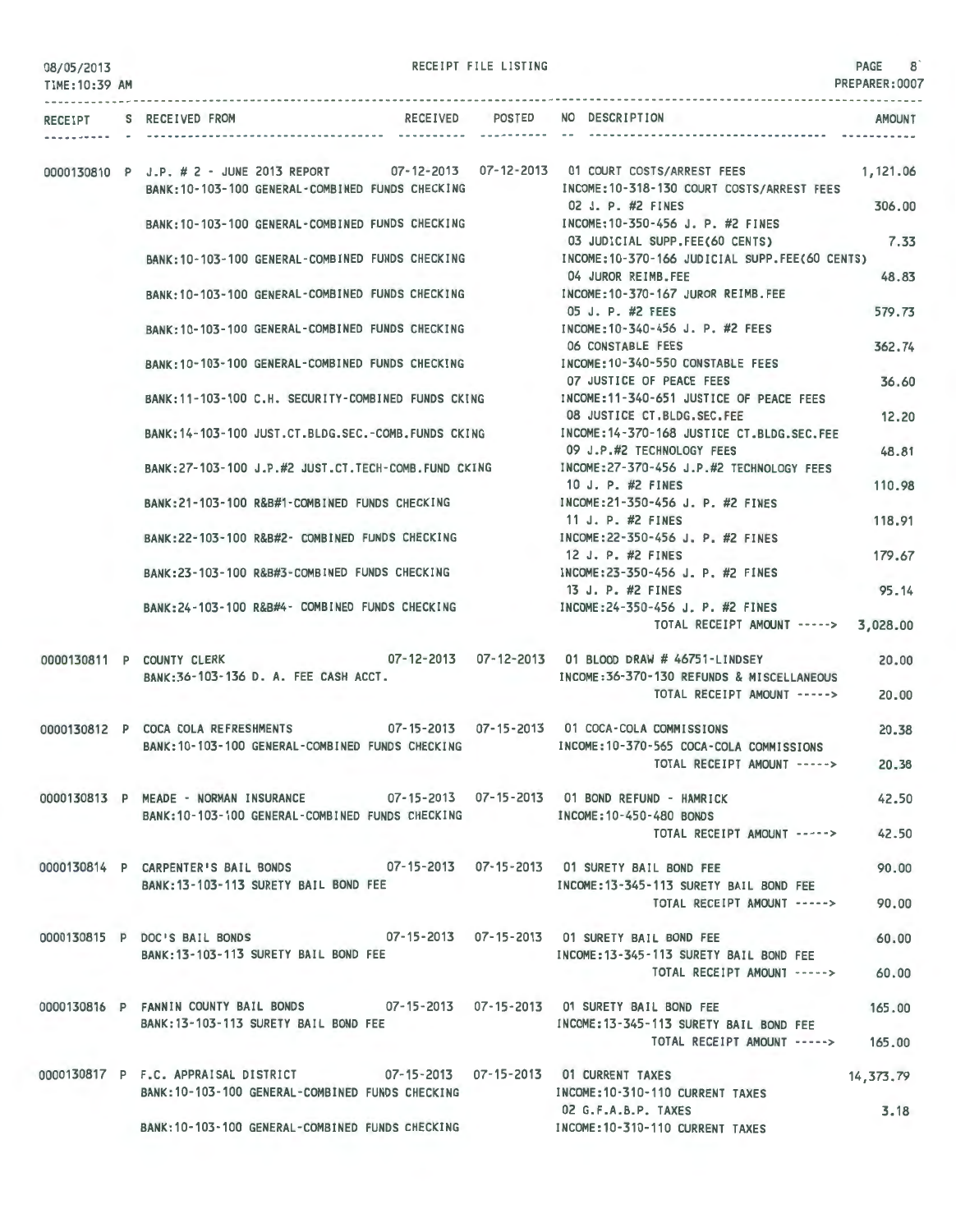## RECEIPT FILE LISTING PAGE 9

TIME:10:39 AM PREPARER:0007 --------------------------------------------------------------------------------------------------------------------------------- RECEIPT S RECEIVED FROM RECEIVED 0000130817 Continued BANK:10-103-100 GENERAL-COMBINED FUNDS CHECKING BANK:21-103-100 R&B#1-COMBINED FUNDS CHECKING BANK:22-103-100 R&B#2- COMBINED FUNDS CHECKING BANK:23-103-100 R&B#3-COMBINED FUNDS CHECKING BANK:24-103-100 R&B#4- COMBINED FUNDS CHECKING BANK:60-103-100 SINKING-COMBINED FUND CHECKING BANK:10-103-100 GENERAL-COMBINED FUNDS CHECKING BANK:10-103-100 GENERAL-COMBINED FUNDS CHECKING BANK:21-103-100 R&B#1-COMBINED FUNDS CHECKING BANK:22-103-100 R&B#2- COMBINED FUNDS CHECKING BANK:23-103-100 R&B#3-COMBINED FUNDS CHECKING BANK:24-103-100 R&B#4- COMBINED FUNDS CHECKING BANK:60-103-100 SINKING-COMBINED FUND CHECKING 0000130818 P SETH TERRAZAS BANK:22-103-100 R&B#2- COMBINED FUNDS CHECKING RECEIVED POSTED NO DESCRIPTION 03 TAX CERTIFICATES INCOME:10-321-901 TAX CERTIFICATES 04 CURRENT TAXES INCOME:21-310-110 CURRENT TAXES 05 CURRENT TAXES INCOME:22-310-110 CURRENT TAXES 06 CURRENT TAXES INCOME:23-310-110 CURRENT TAXES 07 CURRENT TAXES INCOME:24-310-110 CURRENT TAXES 08 CURRENT TAXES SERIES '98 INCOME:60 -310-260 CURRENT TAXES SERIES '98 09 DELINQUENT TAXES INCOME:10-310-120 DELINQUENT TAXES 10 G.F.A.B.P. TAXES INCOME:10-310-120 DELINQUENT TAXES 11 DELINQUENT TAXES INCOME:21-310-120 DELINQUENT TAXES 12 DELINQUENT TAXES INCOME:22-310·120 DELINQUENT TAXES 13 DELINQUENT TAXES INCOME:23-310-120 DELINQUENT TAXES 14 DELINQUENT TAXES INCOME:24-310-120 DELINQUENT TAXES AMOUNT 499.88 732.31 784.60 1,185.56 627.74 326.35 2,411.48 2.70 122.86 131.63 198.90 105.32 15 DELINQUENT TAXES SERIES 198 54.75 INCOME:60-310-262 DELINQUENT TAXES SERIES '98 TOTAL RECEIPT AMOUNT -----> 21,561.05 07-16-2013 07-16-2013 01 #107898 Trenton High Meadows 1,400.00 INCOME:22-370-150 TRENTON HIGH MEADOWS SUBDIVISION TOTAL RECEIPT AMOUNT -----> 1,400. 00 0000130819 P COUNTY CLERK-MAY 2013 REPORT 07-16-2013 07-16-2013 01 COURT COSTS/ARREST FEES INCOME:10-318-130 COURT COSTS/ARREST FEES 02 SHERIFF FEES 4,978.76 BANK:10- 103-100 GENERAL -COMBINED FUNDS CHECKING BANK:10-103-100 GENERAL-COMBINED FUNDS CHECKING BANK:10-103-100 GENERAL-COMBINED FUNDS CHECKING BANK:10-103-100 GENERAL-COMBINED FUNDS CHECKING BANK:10-103-100 GENERAL-COMBINED FUNDS CHECKING BANK:10 - 103-100 GENERAL-COMBINED FUNDS CHECKING BANK:10-103-100 GENERAL-COMBINED FUNDS CHECKING BANK:10-103-100 GENERAL-COMBINED FUNDS CHECKING BANK:10-103-100 GENERAL-COMBINED FUNDS CHECKING BANK:10-103-100 GENERAL-COMBINED FUNDS CHECKING BANK:10-103-100 GENERAL -COMBINED FUNDS CHECKING BANK:10- 103-100 GENERAL-COMBINED FUNDS CHECKING 1,776.98 INCOME:10-340-560 SHERIFF FEES 03 COUNTY CLERK FEES 17,807.09 INCOME:10-340-403 COUNTY CLERK FEES 04 COURT REPORTER SERVICE FEE 180.00 INCOME:10-370-162 COURT REPORTER SERVICE FEE 05 ADM.OF COURT JUSTICE 10% SB 1417 43.16 INCOME:10-370-163 ADM.OF COURT JUSTICE 10% SB 1417 06 TIME PAYMENT FEE 40% SB 1417 172.63 INCOME:10-370-164 TIME PAYMENT FEE 40% SB 1417 07 JUDICIAL SUPP.FEE(60 CENTS) 13.11 INCOME:10-370-166 JUDICIAL SUPP.FEE(60 CENTS) 08 JUROR REIMB.FEE 103.95 INCOME:10-370-167 JUROR REIMB.FEE 09 COUNTY JUDGE FEES INCOME:10-340-400 COUNTY JUDGE FEES 10 DISTRICT ATTORNEY FEES INCOME:10-340-475 DISTRICT ATTORNEY FEES 11 C.C.6TH COURT OF APPEALS FEE INCOME:10-340-601 C.C.6TH COURT OF APPEALS FEE 20.00 731.39 60.00 12 ATTORNEYS & DOCTORS INCOME:10-318-132 ATTORNEYS & DOCTORS 1,867.40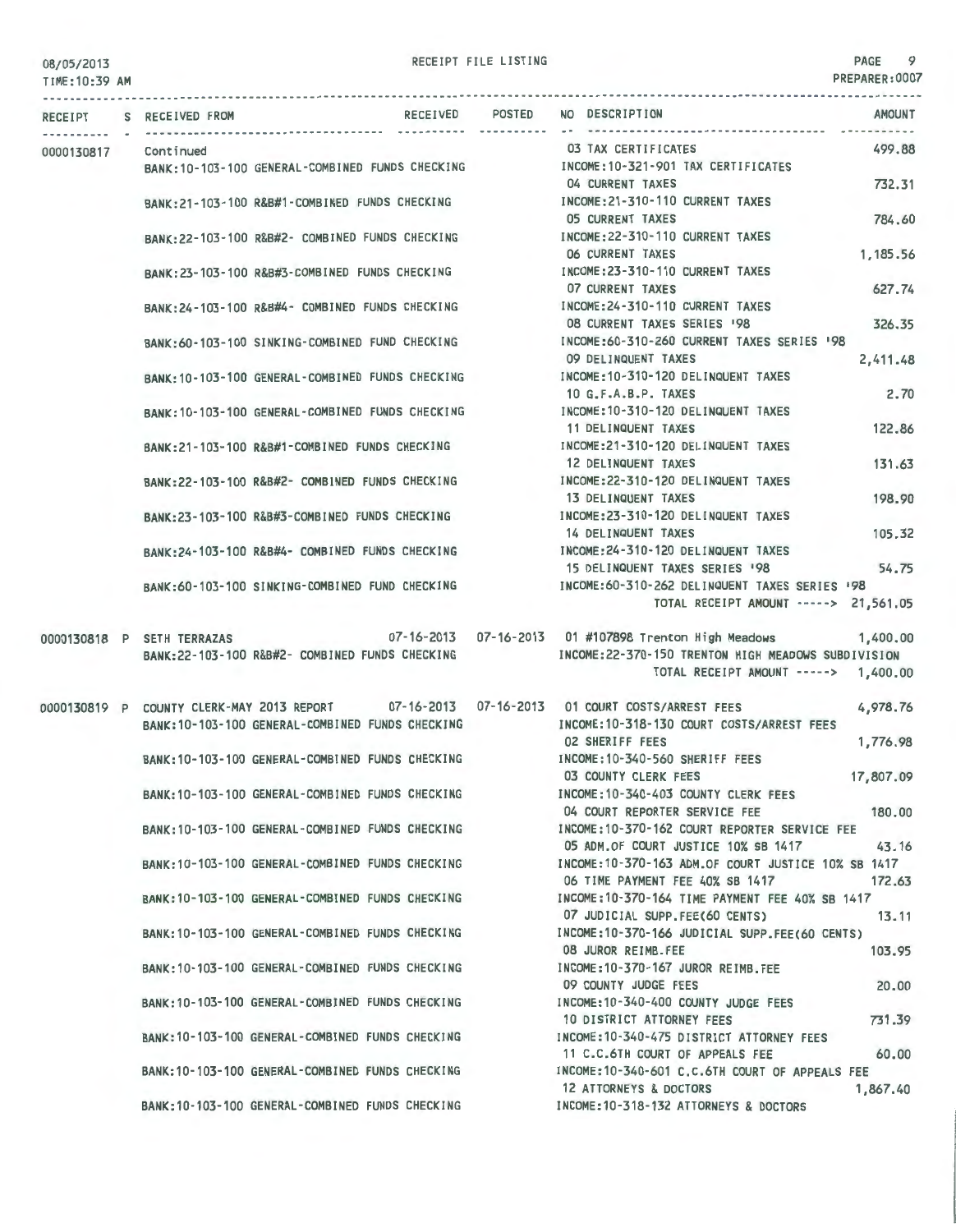RECEIPT FILE LISTING **PAGE 10** 

PREPARER:0007

| TIME: 10:39 AM<br><b>RECEIPT</b> | S RECEIVED FROM                        | RECEIVED                                                                                                                                       | POSTED | NO DESCRIPTION                                                                                                                        | <b>AMOUNT</b>     |
|----------------------------------|----------------------------------------|------------------------------------------------------------------------------------------------------------------------------------------------|--------|---------------------------------------------------------------------------------------------------------------------------------------|-------------------|
|                                  |                                        |                                                                                                                                                |        |                                                                                                                                       |                   |
| 0000130819                       | Continued                              | BANK: 10-103-100 GENERAL-COMBINED FUNDS CHECKING                                                                                               |        | 13 INTEREST EARNINGS<br>INCOME:10-360-100 INTEREST EARNINGS                                                                           | 0.70              |
|                                  |                                        | BANK:11-103-100 C.H. SECURITY-COMBINED FUNDS CKING                                                                                             |        | 14 COUNTY CLERK FEES<br>INCOME:11-340-600 COUNTY CLERK FEES                                                                           | 749.78            |
|                                  |                                        | BANK: 12-103-100 CO.CLK.VITAL STAT.-COMB.FUNDS CKING                                                                                           |        | 15 CO.CLK.VITAL STAT.FEE<br>INCOME: 12-370-134 CO.CLK.VITAL STAT.FEE                                                                  | 64.00             |
|                                  |                                        | BANK: 17-103-100 PROB.JUDGES ED. - COMB. FUNDS CKING                                                                                           |        | 16 PROBATE JUDGES EDUCATION<br>INCOME: 17-340-131 PROBATE JUDGES EDUCATION<br>17 CO.CLERK PRESERVE REC FEE                            | 50.00<br>5,535.00 |
|                                  |                                        | BANK: 18-103-100 CO.CLK.REC.MNGMT.-COMB.FUNDS CKING                                                                                            |        | INCOME:18-370-133 CO.CLERK PRESERVE REC FEE<br>18 CO.OFFICE REC.MNGMT.FEE                                                             | 828.07            |
|                                  |                                        | BANK:20-103-100 CO.OFF.REC.MNGMT-COMB. FUNDS CKING                                                                                             |        | INCOME:20-370-135 CO.OFFICE REC.MNGMT.FEE<br><b>19 COUNTY CLERK FEES</b>                                                              | 420.00            |
|                                  |                                        | BANK: 35-103-100 LAW LIBRARY-COMBINED FUND CHECKING                                                                                            |        | INCOME: 35-340-403 COUNTY CLERK FEES<br><b>20 COUNTY CLERK FINES</b>                                                                  | 1,158.79          |
|                                  |                                        | BANK:21-103-100 R&B#1-COMBINED FUNDS CHECKING                                                                                                  |        | INCOME: 21-350-403 COUNTY CLERK FINES<br>21 COUNTY CLERK FINES                                                                        | 1,241.52          |
|                                  |                                        | BANK:22-103-100 R&B#2- COMBINED FUNDS CHECKING                                                                                                 |        | INCOME:22-350-403 COUNTY CLERK FINES<br>22 COUNTY CLERK FINES                                                                         | 1,875.97          |
|                                  |                                        | BANK:23-103-100 R&B#3-COMBINED FUNDS CHECKING                                                                                                  |        | INCOME:23-350-403 COUNTY CLERK FINES<br>23 COUNTY CLERK FINES                                                                         | 993.32            |
|                                  |                                        | BANK:24-103-100 R&B#4- COMBINED FUNDS CHECKING                                                                                                 |        | INCOME: 24-350-403 COUNTY CLERK FINES<br>24 CO.& DIST.CT.TECHNOLOGY FEE                                                               | 70.58             |
|                                  |                                        | BANK:51-103-100 CO.& DIST.COURT TECHNOLOGY-COMB.FUN                                                                                            |        | INCOME:51-370-440 CO.& DIST.CT.TECHNOLOGY FEE<br>25 COURT RECORDS PRESERVATION FEE                                                    | 140,00            |
|                                  |                                        | BANK:52-103-100 COURT RECORDS PRESERVATION-COMB.FUN                                                                                            |        | INCOME:52-370-133 COURT RECORDS PRESERVATION FEE<br>26 DRUG COURT FEE                                                                 | 243.75            |
|                                  |                                        | BANK:59-103-100 DRUG COURT-COMBINED FUNDS                                                                                                      |        | INCOME:59-370-425 DRUG COURT FEE<br>TOTAL RECEIPT AMOUNT -----> 41,125.95                                                             |                   |
|                                  | 0000130820 P COLLIN COUNTY             | BANK: 10-103-100 GENERAL-COMBINED FUNDS CHECKING                                                                                               |        | 07-17-2013  07-17-2013  01 CONSTABLE-UNCLAIMED MONEY<br>INCOME: 10-340-900 OTHER FEES                                                 | 100,00            |
|                                  |                                        |                                                                                                                                                |        | TOTAL RECEIPT AMOUNT ----->                                                                                                           | 100.00            |
|                                  |                                        | BANK:41-103-100 CITIZEN CORPS(CERT)-COMB.FUND CKING                                                                                            |        | 0000130821 P Texas Department of Public Safety 07-17-2013 07-17-2013 01 2011 CERT GRANT-Pro Pac<br>INCOME: 41-330-418 2011 CERT GRANT | 1,518.39          |
|                                  |                                        |                                                                                                                                                |        | TOTAL RECEIPT AMOUNT -----> 1,518.39                                                                                                  |                   |
|                                  |                                        | 0000130822 P Texas Department of Public Safety 07-17-2013 07-17-2013 01 C & G WHOLESALE<br>BANK:41-103-100 CITIZEN CORPS(CERT)-COMB.FUND CKING |        | INCOME: 41-330-418 2011 CERT GRANT                                                                                                    | 147.56            |
|                                  |                                        |                                                                                                                                                |        | TOTAL RECEIPT AMOUNT ----->                                                                                                           | 147.56            |
|                                  | 0000130823 P J.P. #3 -JUNE 2013 REPORT | BANK: 10-103-100 GENERAL-COMBINED FUNDS CHECKING                                                                                               |        | 07-18-2013  07-18-2013  01  COURT COSTS/ARREST FEES<br>INCOME:10-318-130 COURT COSTS/ARREST FEES                                      | 360,00            |
|                                  |                                        | BANK: 10-103-100 GENERAL-COMBINED FUNDS CHECKING                                                                                               |        | 02 JUDICIAL SUPP.FEE(60 CENTS)<br>INCOME: 10-370-166 JUDICIAL SUPP.FEE(60 CENTS)                                                      | 2.40              |
|                                  |                                        | BANK: 10-103-100 GENERAL-COMBINED FUNDS CHECKING                                                                                               |        | 03 JUROR REIMB.FEE<br>INCOME: 10-370-167 JUROR REIMB.FEE                                                                              | 16.00             |
|                                  |                                        | BANK: 10-103-100 GENERAL-COMBINED FUNDS CHECKING                                                                                               |        | 04 J. P. #3 FEES<br>INCOME: 10-340-457 J. P. #3 FEES                                                                                  | 83.90             |
|                                  |                                        | BANK: 10-103-100 GENERAL-COMBINED FUNDS CHECKING                                                                                               |        | 05 CONSTABLE FEES<br>INCOME: 10-340-550 CONSTABLE FEES                                                                                | 70.00             |
|                                  |                                        | BANK: 11-103-100 C.H. SECURITY-COMBINED FUNDS CKING                                                                                            |        | 06 JUSTICE OF PEACE FEES<br>INCOME:11-340-651 JUSTICE OF PEACE FEES                                                                   | 12.00             |
|                                  |                                        | BANK: 14-103-100 JUST.CT.BLDG.SEC.-COMB.FUNDS CKING                                                                                            |        | 07 JUSTICE CT.BLDG.SEC.FEE<br>INCOME: 14-370-168 JUSTICE CT.BLDG.SEC.FEE                                                              | 4.00              |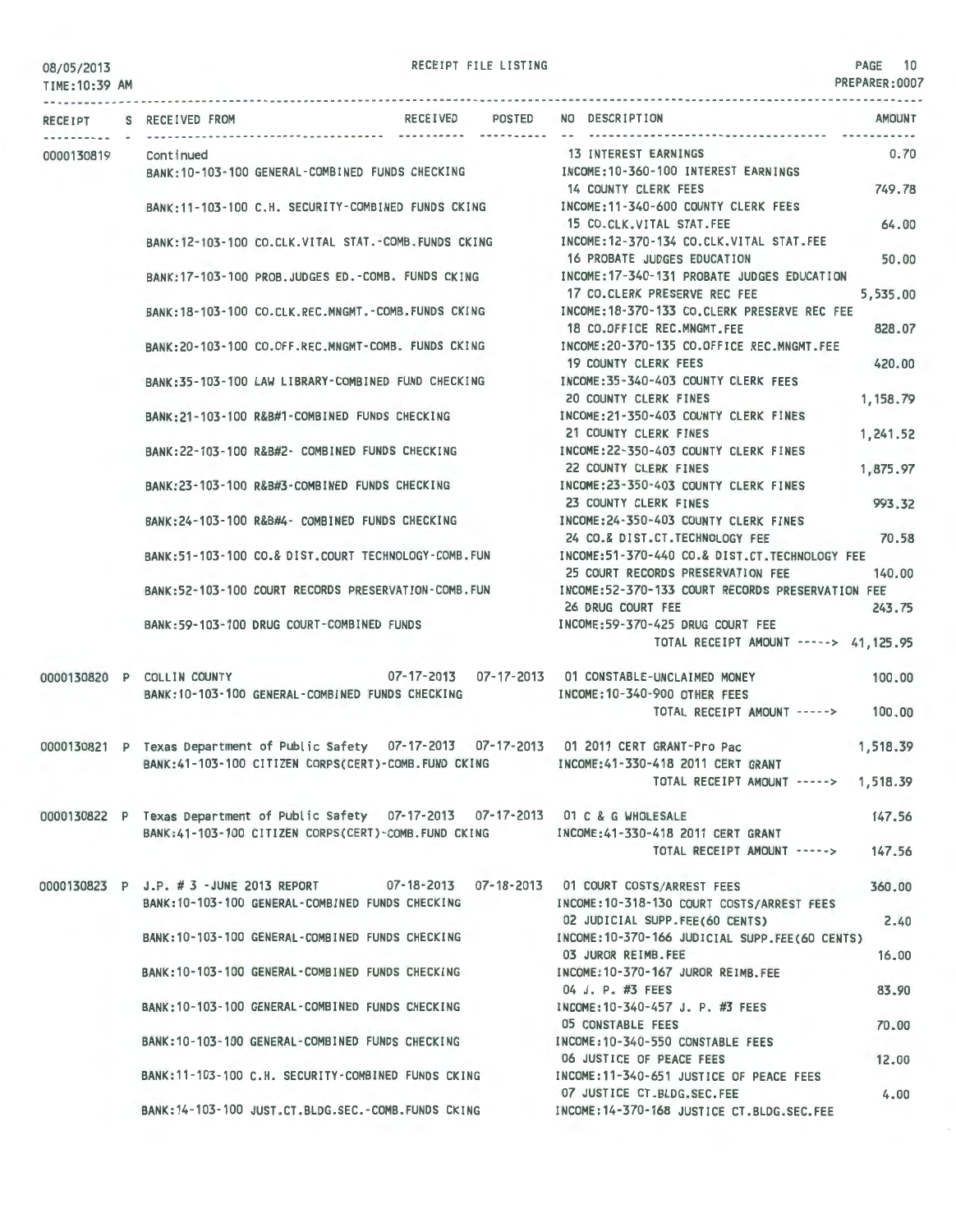| 08/05/2013 |  |  |  |
|------------|--|--|--|
|------------|--|--|--|

RECEIPT FILE LISTING

PAGE 11 PREPARER:0007

| TIME: 10:39 AM |                                                                                                                                                                                    |                 |                                                                               | PREPARER: UUU        |
|----------------|------------------------------------------------------------------------------------------------------------------------------------------------------------------------------------|-----------------|-------------------------------------------------------------------------------|----------------------|
|                | RECEIPT S RECEIVED FROM                                                                                                                                                            | RECEIVED POSTED | NO DESCRIPTION                                                                | <b>AMOUNT</b>        |
| 0000130823     | Continued<br>BANK:28-103-100 J.P.#3 JUST.CT.TECH-COMB.FUND CKING MODE:28-370-456 J.P.#3 TECHNOLOGY FEES                                                                            |                 | 08 J.P.#3 TECHNOLOGY FEES                                                     | 16.00                |
|                | BANK:21-103-100 R&B#1-COMBINED FUNDS CHECKING [INCOME:21-350-457 J. P. #3 FINES                                                                                                    |                 | 09 J. P. #3 FINES                                                             | 53.37                |
|                | BANK:22-103-100 R&B#2- COMBINED FUNDS CHECKING                                                                                                                                     |                 | 10 J. P. #3 FINES<br>INCOME:22-350-457 J. P. #3 FINES<br>11 J. P. $\#3$ FINES | 57.18                |
|                | BANK:23-103-100 R&B#3-COMBINED FUNDS CHECKING                                                                                                                                      |                 | INCOME:23-350-457 J. P. #3 FINES<br>12 J. P. #3 FINES                         | 86.40<br>45.75       |
|                | BANK:24-103-100 R&B#4- COMBINED FUNDS CHECKING MODEL:24-350-457 J.P. #3 FINES                                                                                                      |                 | TOTAL RECEIPT AMOUNT ----->                                                   | 807.00               |
|                | 0000130824 P COMPTROLLER-STATE FISCAL 07-19-2013 07-19-2013 01 TAX ON MIXED DRINKS<br>BANK: 10-103-100 GENERAL-COMBINED FUNDS CHECKING                                             |                 | INCOME:10-318-140 TAX ON MIXED DRINKS<br>TOTAL RECEIPT AMOUNT ----->          | 2,880.33<br>2,880.33 |
|                | 0000130825 P F.C. JUVENILE PROBATION 07-19-2013 07-19-2013 01 COUNSELING FEE<br>BANK: 89-103-189 CASH-TJJD-A                                                                       |                 | INCOME:89-575-414 NON-RESIDENTIAL SERVICES<br>TOTAL RECEIPT AMOUNT ----->     | 5.00<br>5.00         |
|                | 0000130826 P F.C. JUVENILE PROBATION 07-19-2013 07-19-2013 01 #1981 -ATTORNEY FEE<br>BANK:87-103-187 CASH-JUVENILE PROBATION                                                       |                 | INCOME:87-340-577 JUVENILE PROBATION COURT COSTS<br>02 #2016- ATTORNEY FEE    | 10.00<br>10.00       |
|                | BANK:87-103-187 CASH-JUVENILE PROBATION                                                                                                                                            |                 | INCOME:87-340-577 JUVENILE PROBATION COURT COSTS<br>03 #2043 - ATTORNEY FEE   | 520.00               |
|                | BANK:87-103-187 CASH-JUVENILE PROBATION                                                                                                                                            |                 | INCOME:87-340-577 JUVENILE PROBATION COURT COSTS<br>04 # 2043- ATTORNEY FEE   | 114.00               |
|                | BANK:87-103-187 CASH-JUVENILE PROBATION                                                                                                                                            |                 | INCOME:87-340-577 JUVENILE PROBATION COURT COSTS<br>05 # 2045 -DRUG TEST      | 5.00                 |
|                | BANK:87-103-187 CASH-JUVENILE PROBATION                                                                                                                                            |                 | INCOME:87-340-575 JUVENILE PROBATION FEES<br>06 # 2045 - DRUG TEST            | 5.00                 |
|                | BANK:87-103-187 CASH-JUVENILE PROBATION                                                                                                                                            |                 | INCOME:87-340-575 JUVENILE PROBATION FEES<br>07 #2041 - DEFERRED PROSECUTION  | 30.00                |
|                | BANK:87-103-187 CASH-JUVENILE PROBATION                                                                                                                                            |                 | INCOME:87-340-575 JUVENILE PROBATION FEES<br>TOTAL RECEIPT AMOUNT ----->      | 694.00               |
|                | 0000130827 P ALLENS POINT BAPTIST CHURCH 07-22-2013 07-22-2013 01 CULVERT<br>BANK:23-103-100 R&B#3-COMBINED FUNDS CHECKING                                                         |                 | INCOME:23-370-145 REIMBURSEMENT OF MATERIALS                                  | 334.00               |
|                |                                                                                                                                                                                    |                 | TOTAL RECEIPT AMOUNT -----> 334.00                                            |                      |
|                | 0000130828 P COCA COLA REFRESHMENTS 07-22-2013 07-22-2013 01 COCA-COLA COMMISSIONS<br>BANK: 10-103-100 GENERAL-COMBINED FUNDS CHECKING                                             |                 | INCOME:10-370-565 COCA-COLA COMMISSIONS                                       | 52.23                |
|                |                                                                                                                                                                                    |                 | TOTAL RECEIPT AMOUNT ----->                                                   | 52.23                |
|                | 0000130829 P THE AMERICAN BOTTLING CO. 07-22-2013 07-22-2013 01 DR. PEPPER COMMISSION<br>BANK:10-103-100 GENERAL-COMBINED FUNDS CHECKING THE MOME:10-370-510 DR. PEPPER COMMISSION |                 | TOTAL RECEIPT AMOUNT ----->                                                   | 60.00<br>60.00       |
|                | 0000130830 P F.C. TAX A/C W/E 7-12-2013 07-22-2013 07-22-2013 01 COMMISSION ON CAR TITLES                                                                                          |                 |                                                                               | 985.00               |
|                | BANK:10-103-100 GENERAL-COMBINED FUNDS CHECKING MANUSIC RESIDENCE:10-321-250 COMMISSION ON CAR TITLES                                                                              |                 | TOTAL RECEIPT AMOUNT ----->                                                   | 985,00               |
|                | 0000130831 P F.C. TAX A/C W/E 7-12-2013 07-22-2013 07-22-2013 01 COMMISSIONS ON CAR REGIST<br>BANK:10-103-100 GENERAL-COMBINED FUNDS CHECKING                                      |                 | INCOME:10-321-200 COMMISSIONS ON CAR REGIST<br>02 COUNTY'S ADDITIONAL \$10    | 1,949.75<br>1,377.94 |
|                | BANK:21-103-100 R&B#1-COMBINED FUNDS CHECKING MANUSIC RESOLUTION INCOME:21-321-300 COUNTY'S ADDITIONAL \$10                                                                        |                 |                                                                               |                      |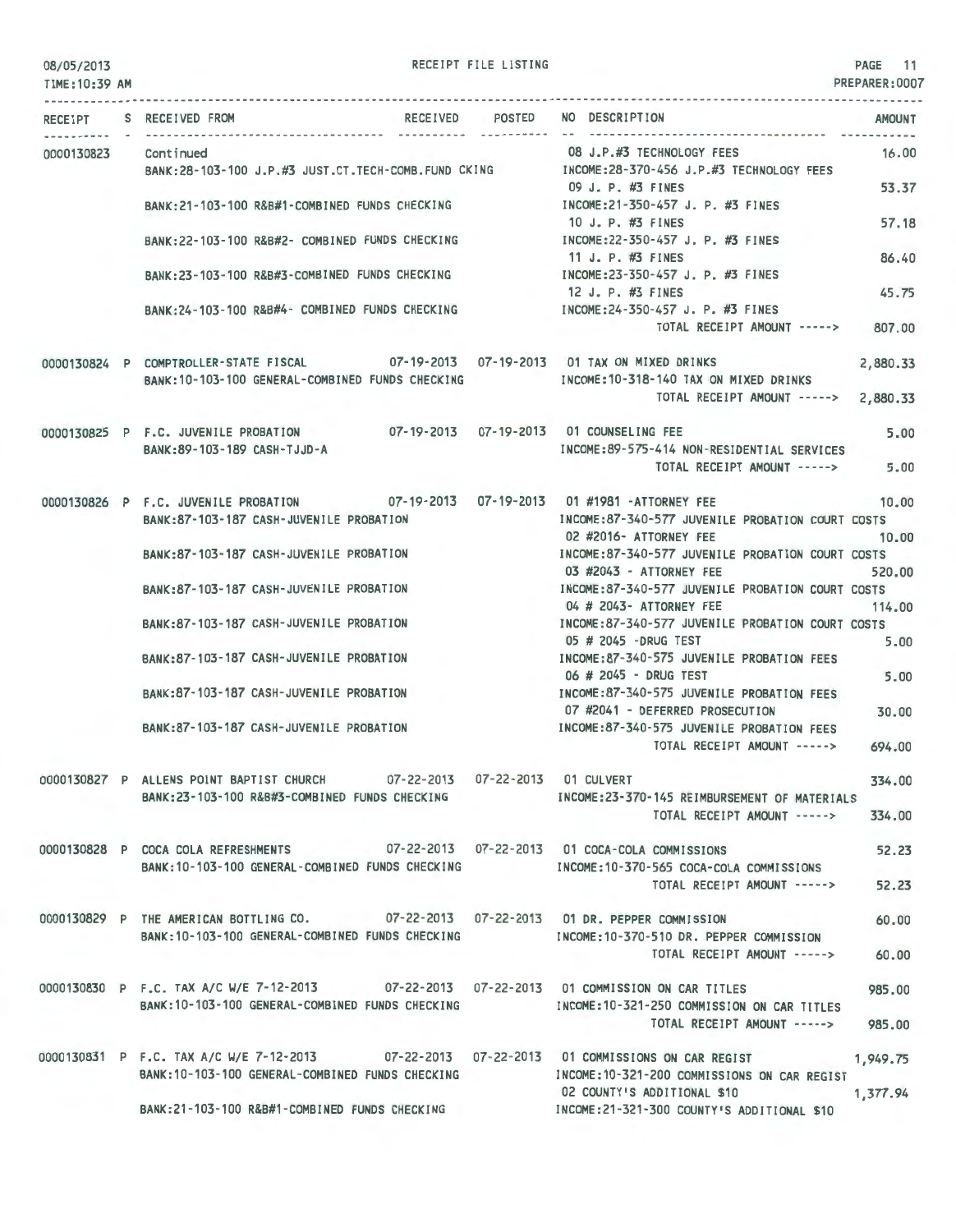RECEIPT FILE LISTING **PAGE 12** 

| 0010215013<br>TIME: 10:39 AM |                                                                          |                                                                                                      |  |                                                                                                                              | PREPARER:0007   |
|------------------------------|--------------------------------------------------------------------------|------------------------------------------------------------------------------------------------------|--|------------------------------------------------------------------------------------------------------------------------------|-----------------|
|                              | RECEIPT S RECEIVED FROM                                                  |                                                                                                      |  | RECEIVED POSTED NO DESCRIPTION                                                                                               | <b>AMOUNT</b>   |
| 0000130831                   | Continued                                                                | BANK:22-103-100 R&B#2- COMBINED FUNDS CHECKING                                                       |  | 03 COUNTY'S ADDITIONAL \$10<br>INCOME: 22-321-300 COUNTY'S ADDITIONAL \$10                                                   | 1,476.32        |
|                              |                                                                          | BANK:23-103-100 R&B#3-COMBINED FUNDS CHECKING                                                        |  | 04 COUNTY'S ADDITIONAL \$10<br>INCOME:23-321-300 COUNTY'S ADDITIONAL \$10                                                    | 2,230.76        |
|                              |                                                                          | BANK:24-103-100 R&B#4- COMBINED FUNDS CHECKING                                                       |  | 05 COUNTY'S ADDITIONAL \$10<br>INCOME: 24-321-300 COUNTY'S ADDITIONAL \$10                                                   | 1,181.18        |
|                              |                                                                          |                                                                                                      |  | TOTAL RECEIPT AMOUNT ----->                                                                                                  | 8,215.95        |
|                              | 0000130832 P TEXAS JUVENILE JUSTICE DEPT.<br>BANK:89-103-991 CASH-TJJD-C |                                                                                                      |  | 07-23-2013  07-23-2013  01 TJPC-C-13-074 GRANT<br>INCOME:89-330-913 TJPC-C-13-074 GRANT                                      | 1,307.00        |
|                              | BANK: 89-103-189 CASH-TJJD-A                                             |                                                                                                      |  | 02 TJJD-A-13-074 GRANT<br>INCOME: 89-330-901 TJJD-A-13-074 GRANT<br>TOTAL RECEIPT AMOUNT -----> 20,960.00                    | 19,653.00       |
|                              |                                                                          |                                                                                                      |  |                                                                                                                              |                 |
|                              | 0000130833 P TRENTON I.S.D.                                              | BANK:48-103-100 ELECTION EQUIP.FUND-COMBINED FUNDS                                                   |  | 07-23-2013  07-23-2013  01 ELECTION REIMBURSEMENT<br>INCOME: 48-340-484 ELECTION REIMBURSEMENT<br>02 ELECTION REIMBURSEMENTS | 875,00<br>75.00 |
|                              |                                                                          | BANK: 10-103-100 GENERAL-COMBINED FUNDS CHECKING                                                     |  | INCOME: 10-340-484 ELECTION REIMBURSEMENTS<br>03 BIDS AND NOTICES                                                            | 3.90            |
|                              |                                                                          | BANK: 10-103-100 GENERAL-COMBINED FUNDS CHECKING                                                     |  | INCOME: 10-404-430 BIDS AND NOTICES<br>TOTAL RECEIPT AMOUNT ----->                                                           | 953.90          |
| 0000130834 P                 | DISTRICT CLERK                                                           |                                                                                                      |  | 07-23-2013  07-23-2013  01 COURT COSTS/ARREST FEES                                                                           | 6,571.55        |
|                              |                                                                          | BANK: 10-103-100 GENERAL-COMBINED FUNDS CHECKING<br>BANK: 10-103-100 GENERAL-COMBINED FUNDS CHECKING |  | INCOME: 10-318-130 COURT COSTS/ARREST FEES<br>02 ATTORNEYS & DOCTORS<br>INCOME: 10-318-132 ATTORNEYS & DOCTORS               | 917.59          |
|                              |                                                                          | BANK: 10-103-100 GENERAL-COMBINED FUNDS CHECKING                                                     |  | 03 FAMILY PROTECTION FEE<br>INCOME: 10-340-135 FAMILY PROTECTION FEE                                                         | 255.00          |
|                              |                                                                          | BANK: 10-103-100 GENERAL-COMBINED FUNDS CHECKING                                                     |  | 04 DISTRICT CLERK FEES<br>INCOME: 10-340-450 DISTRICT CLERK FEES                                                             | 11, 132.85      |
|                              |                                                                          |                                                                                                      |  | 05 CONSTABLE FEES                                                                                                            | 3,597.79        |
|                              |                                                                          | BANK: 10-103-100 GENERAL-COMBINED FUNDS CHECKING                                                     |  | INCOME: 10-340-560 SHERIFF FEES<br>06 D.C.6TH COURT OF APPEALS FEE                                                           | 145.00          |
|                              |                                                                          | BANK: 10-103-100 GENERAL-COMBINED FUNDS CHECKING                                                     |  | INCOME: 10-340-600 D.C.6TH COURT OF APPEALS FEE<br>07 REFUNDS & MISCELLANEOUS                                                | 84.85           |
|                              |                                                                          | BANK: 10-103-100 GENERAL-COMBINED FUNDS CHECKING                                                     |  | INCOME: 10-370-130 REFUNDS & MISCELLANEOUS<br>08 COURT REPORTER SERVICE FEE                                                  | 435.00          |
|                              |                                                                          | BANK: 10-103-100 GENERAL-COMBINED FUNDS CHECKING                                                     |  | INCOME:10-370-162 COURT REPORTER SERVICE FEE<br>09 ADM.OF COURT JUSTICE 10% SB 1417                                          | 18.36           |
|                              |                                                                          | BANK: 10-103-100 GENERAL-COMBINED FUNDS CHECKING                                                     |  | INCOME: 10-370-163 ADM.OF COURT JUSTICE 10% SB 1417<br>10 TIME PAYMENT FEE 40% SB 1417                                       | 73.47           |
|                              |                                                                          | BANK: 10-103-100 GENERAL-COMBINED FUNDS CHECKING                                                     |  | INCOME: 10-370-164 TIME PAYMENT FEE 40% SB 1417<br>11 JUDICIAL SUPP.FEE(60 CENTS)                                            | 6, 73           |
|                              |                                                                          | BANK: 10-103-100 GENERAL-COMBINED FUNDS CHECKING                                                     |  | INCOME:10-370-166 JUDICIAL SUPP.FEE(60 CENTS)<br>12 JUROR REIMB.FEE                                                          | 44.50           |
|                              |                                                                          | BANK:10-103-100 GENERAL-COMBINED FUNDS CHECKING                                                      |  | INCOME:10-370-167 JUROR REIMB.FEE<br>13 DIST. CLK. PASSPORT PHOTO                                                            | 330.00          |
|                              |                                                                          | BANK: 10-103-100 GENERAL-COMBINED FUNDS CHECKING                                                     |  | INCOME: 10-370-450 DIST. CLK. PASSPORT PHOTO<br>14 INTEREST EARNINGS                                                         | 5.75            |
|                              |                                                                          | BANK: 10-103-100 GENERAL-COMBINED FUNDS CHECKING                                                     |  | INCOME: 10-360-100 INTEREST EARNINGS<br>15 DISTRICT CLERK FEES                                                               | 285.93          |
|                              |                                                                          | BANK:11-103-100 C.H. SECURITY-COMBINED FUNDS CKING                                                   |  | INCOME:11-340-650 DISTRICT CLERK FEES<br>16 DIST.CLK.PRES.REC.FEE                                                            | 270.48          |
|                              |                                                                          | BANK: 19-103-100 DIST.CLK.REC.MNGMT-COMB.FUNDS CKING                                                 |  | INCOME: 19-370-136 DIST.CLK.PRES.REC.FEE<br>17 CO.OFFICE REC.MNGMT.FEE                                                       | 535.03          |
|                              |                                                                          | BANK:20-103-100 CO.OFF.REC.MNGMT-COMB. FUNDS CKING                                                   |  | INCOME:20-370-135 CO.OFFICE REC.MNGMT.FEE                                                                                    |                 |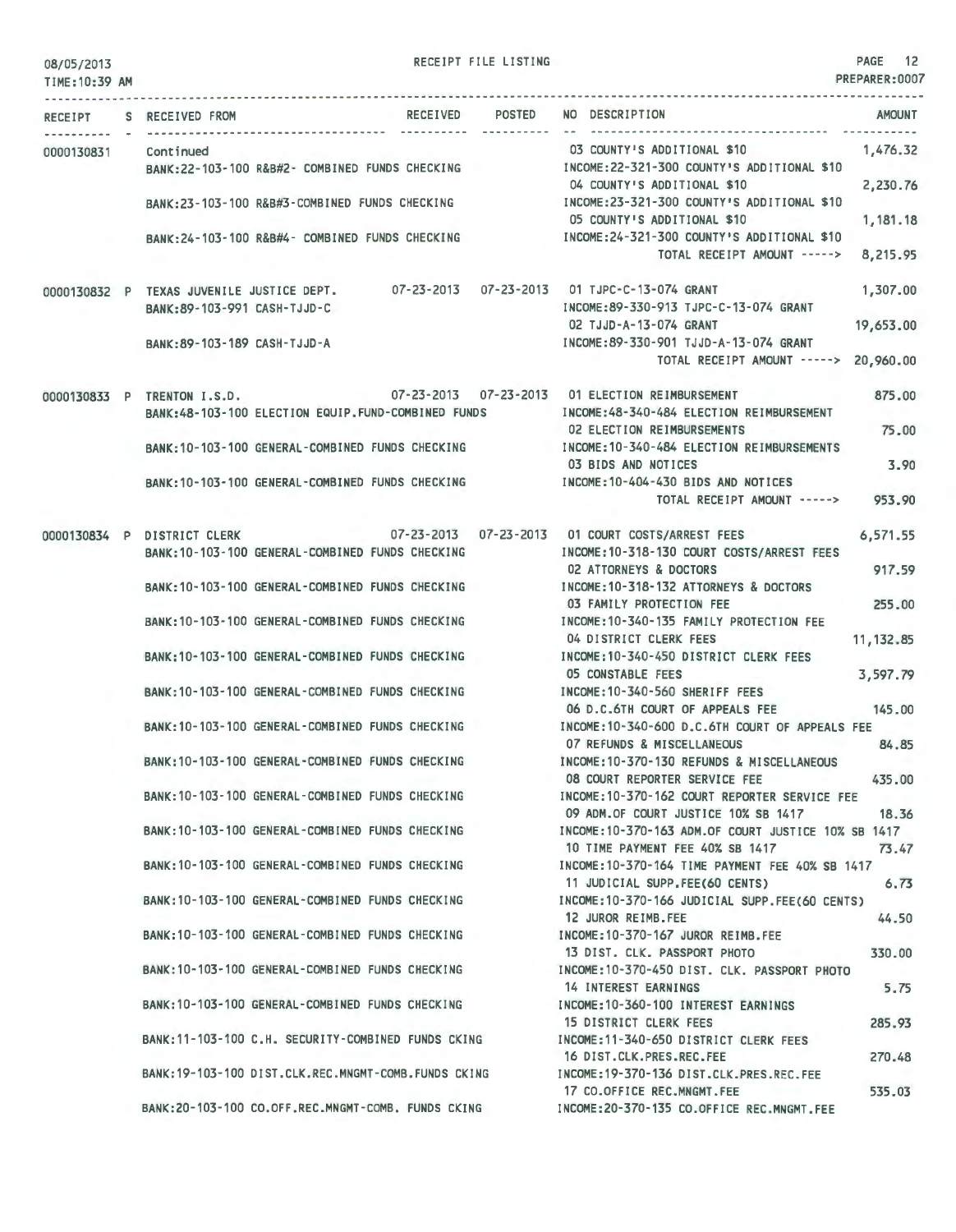## RECEIPT FILE LISTING

PREPARER:0007

| TIME: 10:39 AM |                         |                                                                                                      |                 |  |                                                                                                                                                                 | PREPARER:0007        |
|----------------|-------------------------|------------------------------------------------------------------------------------------------------|-----------------|--|-----------------------------------------------------------------------------------------------------------------------------------------------------------------|----------------------|
|                | RECEIPT S RECEIVED FROM |                                                                                                      | RECEIVED POSTED |  | NO DESCRIPTION                                                                                                                                                  | <b>AMOUNT</b>        |
| 0000130834     | Continued               | BANK:34-103-100 DIST.COURT TECH.COMB.FUND CHECKING                                                   |                 |  | 18 DIST.COURT TECHNOLOGY FEE<br>INCOME:34-370-450 DIST.COURT TECHNOLOGY FEE                                                                                     | 215.00               |
|                |                         | BANK:35-103-100 LAW LIBRARY-COMBINED FUND CHECKING                                                   |                 |  | 19 DISTRICT CLERK FEES<br>INCOME:35-340-450 DISTRICT CLERK FEES                                                                                                 | 1,015.00             |
|                |                         | BANK:21-103-100 R&B#1-COMBINED FUNDS CHECKING                                                        |                 |  | 20 DISTRICT CLERK FINES<br>INCOME:21-350-450 DISTRICT CLERK FINES                                                                                               | 1,351.87             |
|                |                         | BANK:22-103-100 R&B#2- COMBINED FUNDS CHECKING                                                       |                 |  | 21 DISTRICT CLERK FINES<br>INCOME:22-350-450 DISTRICT CLERK FINES<br>22 DISTRICT CLERK FINES                                                                    | 1,448.38<br>2,188.56 |
|                |                         | BANK:23-103-100 R&B#3-COMBINED FUNDS CHECKING                                                        |                 |  | INCOME:23-350-450 DISTRICT CLERK FINES<br>23 DISTRICT CLERK FINES                                                                                               | 1,158.83             |
|                |                         | BANK:24-103-100 R&B#4- COMBINED FUNDS CHECKING                                                       |                 |  | INCOME:24-350-450 DISTRICT CLERK FINES<br>24 CO.& DIST.CT.TECHNOLOGY FEE                                                                                        | 35.60                |
|                |                         | BANK:51-103-100 CO.& DIST.COURT TECHNOLOGY-COMB.FUN                                                  |                 |  | INCOME:51-370-440 CO.& DIST.CT.TECHNOLOGY FEE<br>25 COURT RECORDS PRESERVATION FEE                                                                              | 400.00               |
|                |                         | BANK:52-103-100 COURT RECORDS PRESERVATION-COMB.FUN                                                  |                 |  | INCOME:52-370-133 COURT RECORDS PRESERVATION FEE<br>26 DRUG COURT FEE                                                                                           | 47.02                |
|                |                         | BANK:59-103-100 DRUG COURT-COMBINED FUNDS                                                            |                 |  | INCOME:59-370-425 DRUG COURT FEE<br>TOTAL RECEIPT AMOUNT -----> 32,570,14                                                                                       |                      |
|                |                         | BANK: 10-103-100 GENERAL-COMBINED FUNDS CHECKING                                                     |                 |  | 0000130835 P BOBBY HOWERY 07-24-2013 07-24-2013 01 CANDY MACHINE COMMISSION<br>INCOME:10-370-509 CANDY MACHINE COMMISSION<br>TOTAL RECEIPT AMOUNT -----> 113.88 | 113.88               |
|                |                         |                                                                                                      |                 |  | 0000130836 P J.P. #1 07-24-2013 07-24-2013 01 COURT COSTS/ARREST FEES                                                                                           | 7,052.86             |
|                |                         | BANK:10-103-100 GENERAL-COMBINED FUNDS CHECKING                                                      |                 |  | INCOME:10-318-130 COURT COSTS/ARREST FEES<br>02 SHERIFF FEES                                                                                                    | 53.65                |
|                |                         | BANK:10-103-100 GENERAL-COMBINED FUNDS CHECKING                                                      |                 |  | INCOME:10-340-560 SHERIFF FEES<br>03 J. P. #1 FINES                                                                                                             | 638.65               |
|                |                         | BANK:10-103-100 GENERAL-COMBINED FUNDS CHECKING                                                      |                 |  | INCOME: 10-350-455 J. P. #1 FINES<br>04 JUDICIAL SUPP.FEE(60 CENTS)                                                                                             | 47.01                |
|                |                         | BANK:10-103-100 GENERAL-COMBINED FUNDS CHECKING                                                      |                 |  | INCOME:10-370-166 JUDICIAL SUPP.FEE(60 CENTS)<br>05 JUROR REIMB.FEE                                                                                             | 313.73               |
|                |                         | BANK:10-103-100 GENERAL-COMBINED FUNDS CHECKING                                                      |                 |  | INCOME: 10-370-167 JUROR REIMB.FEE<br>06 J. P. #1 FEES                                                                                                          | 1,801.47             |
|                |                         | BANK: 10-103-100 GENERAL-COMBINED FUNDS CHECKING<br>BANK: 10-103-100 GENERAL-COMBINED FUNDS CHECKING |                 |  | INCOME:10-340-455 J. P. #1 FEES<br>07 CONSTABLE FEES<br>INCOME: 10-340-550 CONSTABLE FEES                                                                       | 561.74               |
|                |                         | BANK: 10-103-100 GENERAL-COMBINED FUNDS CHECKING                                                     |                 |  | <b>08 INTEREST EARNINGS</b><br>INCOME: 10-360-100 INTEREST EARNINGS                                                                                             | 0.23                 |
|                |                         | BANK:11-103-100 C.H. SECURITY-COMBINED FUNDS CKING                                                   |                 |  | 09 JUSTICE OF PEACE FEES<br>INCOME:11-340-651 JUSTICE OF PEACE FEES                                                                                             | 235.26               |
|                |                         | BANK: 14-103-100 JUST.CT.BLDG.SEC.-COMB.FUNDS CKING                                                  |                 |  | 10 JUSTICE CT.BLDG.SEC.FEE<br>INCOME: 14-370-168 JUSTICE CT.BLDG.SEC.FEE                                                                                        | 78.47                |
|                |                         | BANK: 26-103-100 J.P.#1 JUST.CT. TECH-COMB. FUND CKING                                               |                 |  | 11 J.P.#1 TECHNOLOGY FEES<br>INCOME: 26-370-455 J.P.#1 TECHNOLOGY FEES                                                                                          | 313.71               |
|                |                         | BANK:21-103-100 R&B#1-COMBINED FUNDS CHECKING                                                        |                 |  | 12 J. P. #1 FINES<br>INCOME:21-350-455 J. P. #1 FINES                                                                                                           | 767.92               |
|                |                         | BANK:22-103-100 R&B#2- COMBINED FUNDS CHECKING                                                       |                 |  | 13 J. P. #1 FINES<br>INCOME:22-350-455 J. P. #1 FINES                                                                                                           | 822.75               |
|                |                         | BANK:23-103-100 R&B#3-COMBINED FUNDS CHECKING                                                        |                 |  | 14 J. P. #1 FINES<br>INCOME: 23-350-455 J. P. #1 FINES<br>15 J. P. #1 FINES                                                                                     | 1,243.20             |
|                |                         | BANK:24-103-100 R&B#4- COMBINED FUNDS CHECKING                                                       |                 |  | INCOME: 24-350-455 J. P. #1 FINES<br>TOTAL RECEIPT AMOUNT -----> 14,588.92                                                                                      | 658.27               |
| 0000170077     |                         |                                                                                                      |                 |  | 07.05.0017 07.05.0017 01.705UTON UTOH MEADOUG GUBB 100                                                                                                          |                      |

0000130837 P MISTY ~YLIE 07-25-2013 07-25-2013 01 TRENTON HIGH MEADO~S SUBDIVISION 1,400.00 BANK:22-103-100 R&B#2- COMBINED FUNDS CHECKING INCOME:22-370-150 TRENTON HIGH MEADOWS SUBDIVISION TOTAL RECEIPT AMOUNT -----> 1,400.00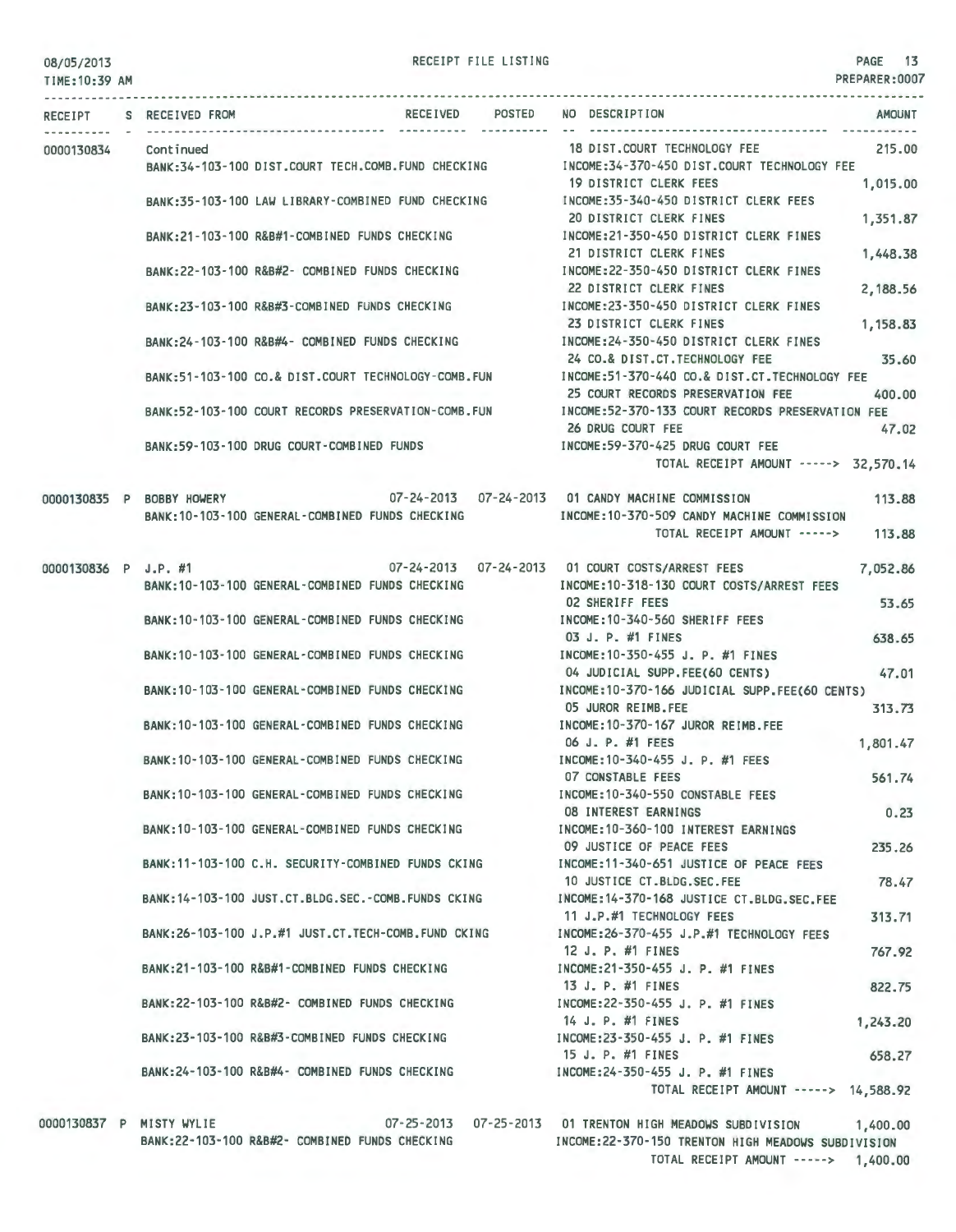| 08/05/2013<br>TIME: 10:39 AM |  | RECEIPT FILE LISTING                                                                                                              |                 |  |                                                                                                                                                                                                                                          |           |  |
|------------------------------|--|-----------------------------------------------------------------------------------------------------------------------------------|-----------------|--|------------------------------------------------------------------------------------------------------------------------------------------------------------------------------------------------------------------------------------------|-----------|--|
|                              |  | RECEIPT S RECEIVED FROM                                                                                                           | RECEIVED POSTED |  | NO DESCRIPTION                                                                                                                                                                                                                           | AMOUNT    |  |
|                              |  |                                                                                                                                   |                 |  |                                                                                                                                                                                                                                          |           |  |
|                              |  | 0000130838 P F.C. APPRAISAL DIST. 07-25-2013 07-25-2013 01 CURRENT TAXES<br>BANK: 10-103-100 GENERAL-COMBINED FUNDS CHECKING      |                 |  | INCOME: 10-310-110 CURRENT TAXES                                                                                                                                                                                                         | 7,229.32  |  |
|                              |  | BANK:21-103-100 R&B#1-COMBINED FUNDS CHECKING                                                                                     |                 |  | <b>02 CURRENT TAXES</b><br>INCOME:21-310-110 CURRENT TAXES                                                                                                                                                                               | 368,32    |  |
|                              |  | BANK:22-103-100 R&B#2- COMBINED FUNDS CHECKING                                                                                    |                 |  | <b>03 CURRENT TAXES</b><br>INCOME: 22-310-110 CURRENT TAXES                                                                                                                                                                              | 394.61    |  |
|                              |  | BANK:23-103-100 R&B#3-COMBINED FUNDS CHECKING                                                                                     |                 |  | 04 CURRENT TAXES<br>INCOME: 23-310-110 CURRENT TAXES                                                                                                                                                                                     | 596.28    |  |
|                              |  | BANK: 24-103-100 R&B#4- COMBINED FUNDS CHECKING                                                                                   |                 |  | <b>05 CURRENT TAXES</b><br>INCOME: 24-310-110 CURRENT TAXES                                                                                                                                                                              | 315,72    |  |
|                              |  | BANK:60-103-100 SINKING-COMBINED FUND CHECKING                                                                                    |                 |  | 06 CURRENT TAXES SERIES '98<br>INCOME:60-310-260 CURRENT TAXES SERIES '98                                                                                                                                                                | 164.14    |  |
|                              |  | BANK:10-103-100 GENERAL-COMBINED FUNDS CHECKING                                                                                   |                 |  | 07 DELINQUENT TAXES<br>INCOME: 10-310-120 DELINQUENT TAXES                                                                                                                                                                               | 5,084.06  |  |
|                              |  | BANK: 10-103-100 GENERAL-COMBINED FUNDS CHECKING                                                                                  |                 |  | 08 G.F.A.B.<br>INCOME: 10-310-120 DELINQUENT TAXES                                                                                                                                                                                       | 1.45      |  |
|                              |  | BANK:21-103-100 R&B#1-COMBINED FUNDS CHECKING                                                                                     |                 |  | 09 DELINQUENT TAXES<br>INCOME: 21-310-120 DELINQUENT TAXES                                                                                                                                                                               | 259.02    |  |
|                              |  | BANK:22-103-100 R&B#2- COMBINED FUNDS CHECKING                                                                                    |                 |  | 10 DELINQUENT TAXES<br>INCOME: 22-310-120 DELINQUENT TAXES                                                                                                                                                                               | 277.51    |  |
|                              |  | BANK:23-103-100 R&B#3-COMBINED FUNDS CHECKING                                                                                     |                 |  | 11 DELINQUENT TAXES<br>INCOME:23-310-120 DELINQUENT TAXES                                                                                                                                                                                | 419.34    |  |
|                              |  |                                                                                                                                   |                 |  | 12 DELINQUENT TAXES<br>BANK:24-103-100 R&B#4- COMBINED FUNDS CHECKING NORTH INCOME:24-310-120 DELINQUENT TAXES                                                                                                                           | 222.03    |  |
|                              |  | BANK:60-103-100 SINKING-COMBINED FUND CHECKING                                                                                    |                 |  | 13 DELINQUENT TAXES SERIES '98<br>INCOME:60-310-262 DELINQUENT TAXES SERIES '98                                                                                                                                                          | 115.43    |  |
|                              |  |                                                                                                                                   |                 |  | TOTAL RECEIPT AMOUNT -----> 15,447.23                                                                                                                                                                                                    |           |  |
|                              |  | 0000130839 P CARPENTER'S BAIL BONDS<br>BANK: 10-103-100 GENERAL-COMBINED FUNDS CHECKING                                           |                 |  | 07-26-2013  07-26-2013  01 TRANSPORTATION- C. SNIDER<br>INCOME: 10-370-130 REFUNDS & MISCELLANEOUS                                                                                                                                       | 345.57    |  |
|                              |  |                                                                                                                                   |                 |  | TOTAL RECEIPT AMOUNT ----->                                                                                                                                                                                                              | 345.57    |  |
|                              |  | 0000130840 P CARPENTER'S BAIL BONDS 07-26-2013 07-26-2013 01 NO. 46966 - FURRH<br>BANK:10-103-100 GENERAL-COMBINED FUNDS CHECKING |                 |  | INCOME: 10-352-201 BOND FORFEITURES                                                                                                                                                                                                      | 625,00    |  |
|                              |  |                                                                                                                                   |                 |  | TOTAL RECEIPT AMOUNT -----> 625.00                                                                                                                                                                                                       |           |  |
|                              |  | 0000130841 P VERIZON WIRELESS 67-26-2013 07-26-2013 07-26-2013 01 RENT- VERIZON TOWER                                             |                 |  | BANK:10-103-100 GENERAL-COMBINED FUNDS CHECKING MODE:10-370-115 RENT- VERIZON TOWER                                                                                                                                                      | 925.75    |  |
|                              |  |                                                                                                                                   |                 |  | TOTAL RECEIPT AMOUNT -----> 925.75                                                                                                                                                                                                       |           |  |
|                              |  | BANK:86-103-100 COMM.SERV.COORD.-COMB.FUNDS CHECK                                                                                 |                 |  | 0000130842 P GOVERNOR-FISCAL 67-29-2013 07-29-2013 01 COMM.SERV.COORD/OFFICE MANAGER<br>INCOME:86-330-575 COMM.SERV.COORD/OFFICE MANAGER<br>TOTAL RECEIPT AMOUNT -----> 2,953.12                                                         | 2,953.12  |  |
|                              |  |                                                                                                                                   |                 |  | 0000130843 P OFFICE OF THE ATTORNEY GENERAL    07–29–2013  07–29–2013  01 TX, CRIME VICTIMS-J, DAVIS<br>BANK:10-103-100 GENERAL-COMBINED FUNDS CHECKING [INCOME:10-425-465 PHYSICAL EVID. ANALYSES<br>TOTAL RECEIPT AMOUNT -----> 671.00 | 671,00    |  |
| 0000130844 P SECURUS         |  |                                                                                                                                   |                 |  | 07-30-2013  07-30-2013  01 JAIL PAY PHONE COMMISSION                                                                                                                                                                                     | 25,371.45 |  |
|                              |  | BANK:10-103-100 GENERAL-COMBINED FUNDS CHECKING                                                                                   |                 |  | INCOME: 10-319-420 JAIL PAY PHONE COMMISSION<br>TOTAL RECEIPT AMOUNT -----> 25,371.45                                                                                                                                                    |           |  |
|                              |  |                                                                                                                                   |                 |  | 0000130845 P TEXAS ASSOCIATION OF COUNTIES 07-30-2013 07-30-2013 01 2012 HEALTH INSURANCE SURPLUS 70,378.00<br>BANK:10-103-100 GENERAL-COMBINED FUNDS CHECKING THEORY INCOME:10-370-135 HEALTH INS. SURPLUS DISTRIBUTION                 |           |  |

TOTAL RECEIPT AMOUNT -----> 70,378.00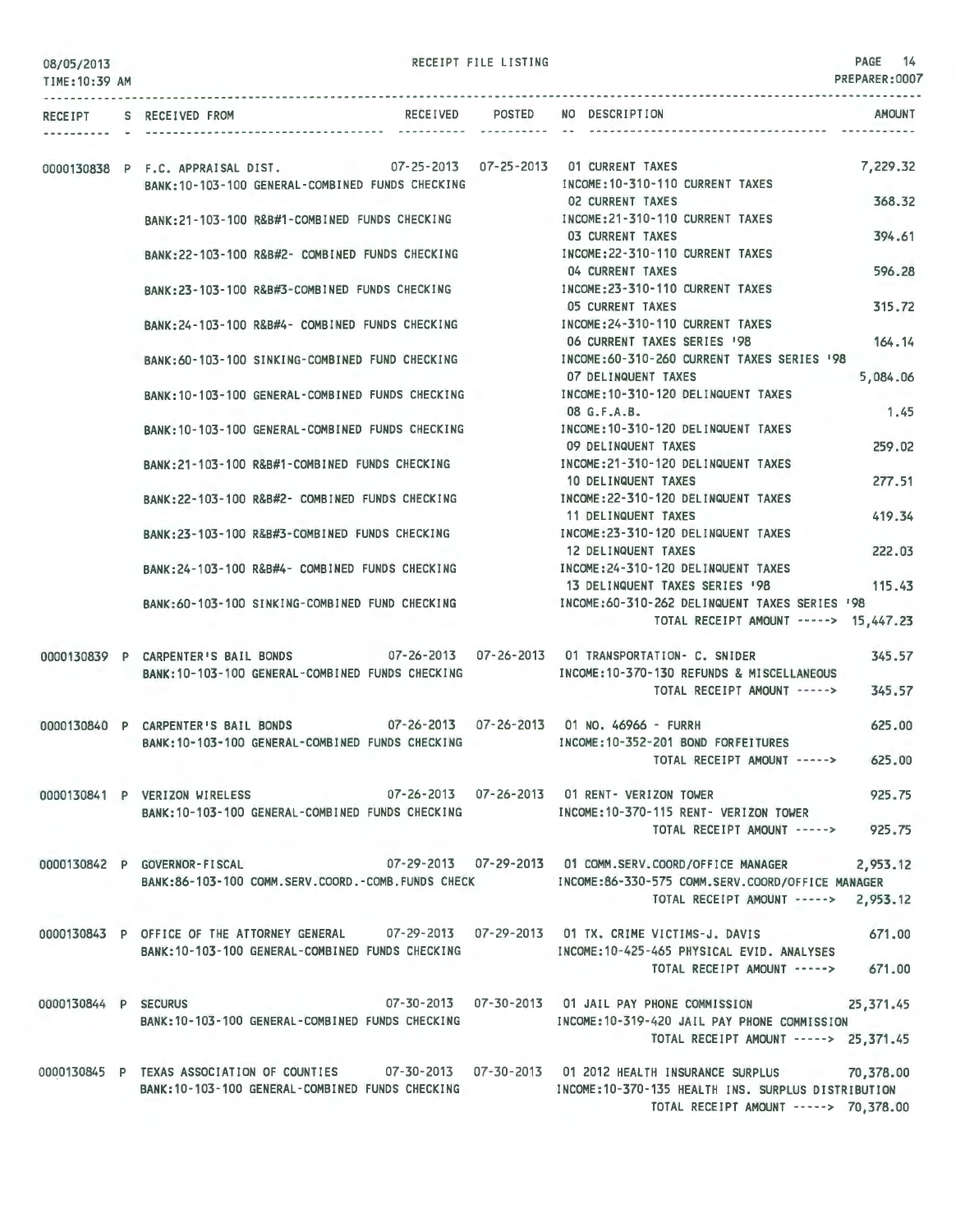| 08/05/2013<br>TIME: 10:39 AM |                                                                                                                                                        | RECEIPT FILE LISTING |                                                                                                                 | PAGE 15<br>PREPARER:0007 |
|------------------------------|--------------------------------------------------------------------------------------------------------------------------------------------------------|----------------------|-----------------------------------------------------------------------------------------------------------------|--------------------------|
| .                            |                                                                                                                                                        |                      |                                                                                                                 |                          |
|                              | RECEIPT S RECEIVED FROM                                                                                                                                |                      | RECEIVED POSTED NO DESCRIPTION                                                                                  | AMOUNT                   |
|                              |                                                                                                                                                        |                      |                                                                                                                 |                          |
|                              | 0000130846 P HURLIMAN FOREST PRODUCTS 07-31-2013 07-31-2013 01 ROCK FOR CR 2145<br>BANK:23-103-100 R&B#3-COMBINED FUNDS CHECKING                       |                      | INCOME: 23-370-145 REIMBURSEMENT OF MATERIALS<br>TOTAL RECEIPT AMOUNT -----> 1,000.00                           | 1,000.00                 |
|                              | 0000130847 P Texoma Area Paratransit System  07-31-2013  07-31-2013  01 OFFICE RENTAL<br>BANK: 24-103-100 R&B#4- COMBINED FUNDS CHECKING               |                      | INCOME: 24-370-147 OFFICE RENTAL<br>TOTAL RECEIPT AMOUNT ----->                                                 | 150,00<br>150.00         |
|                              | 0000130848 P F.C. APPRAISAL DISTRICT 07-31-2013 07-31-2013 01 G.F.A.B.P.CURRENT TAXES<br>BANK: 10-103-100 GENERAL-COMBINED FUNDS CHECKING              |                      | INCOME: 10-310-110 CURRENT TAXES<br>02 CURRENT TAXES                                                            | 7.60<br>12,736.88        |
|                              | BANK: 10-103-100 GENERAL-COMBINED FUNDS CHECKING                                                                                                       |                      | INCOME: 10-310-110 CURRENT TAXES<br><b>03 CURRENT TAXES</b>                                                     | 648.91                   |
|                              | BANK:21-103-100 R&B#1-COMBINED FUNDS CHECKING<br>BANK: 22-103-100 R&B#2- COMBINED FUNDS CHECKING                                                       |                      | INCOME: 21-310-110 CURRENT TAXES<br>04 CURRENT TAXES<br>INCOME: 22-310-110 CURRENT TAXES                        | 695.24                   |
|                              | BANK:23-103-100 R&B#3-COMBINED FUNDS CHECKING                                                                                                          |                      | 05 CURRENT TAXES<br>INCOME: 23-310-110 CURRENT TAXES                                                            | 1,050.55                 |
|                              | BANK:24-103-100 R&B#4- COMBINED FUNDS CHECKING                                                                                                         |                      | 06 CURRENT TAXES<br>INCOME: 24-310-110 CURRENT TAXES                                                            | 556.25                   |
|                              | BANK:60-103-100 SINKING-COMBINED FUND CHECKING                                                                                                         |                      | 07 CURRENT TAXES SERIES 198<br>INCOME: 60-310-260 CURRENT TAXES SERIES '98<br>08 DELINQUENT TAXES               | 289.18<br>2,137.31       |
|                              | BANK: 10-103-100 GENERAL-COMBINED FUNDS CHECKING                                                                                                       |                      | INCOME: 10-310-120 DELINQUENT TAXES<br>09 DELINQUENT TAXES                                                      | 108.89                   |
|                              | BANK:21-103-100 R&B#1-COMBINED FUNDS CHECKING                                                                                                          |                      | INCOME: 21-310-120 DELINQUENT TAXES<br>10 DELINQUENT TAXES                                                      | 116.66                   |
|                              | BANK:22-103-100 R&B#2- COMBINED FUNDS CHECKING                                                                                                         |                      | INCOME: 22-310-120 DELINQUENT TAXES<br>11 DELINQUENT TAXES                                                      | 176.29                   |
|                              | BANK: 23-103-100 R&B#3-COMBINED FUNDS CHECKING                                                                                                         |                      | INCOME: 23-310-120 DELINQUENT TAXES<br>12 DELINQUENT TAXES                                                      | 93.34                    |
|                              | BANK: 24-103-100 R&B#4- COMBINED FUNDS CHECKING                                                                                                        |                      | INCOME: 24-310-120 DELINQUENT TAXES<br>13 DELINQUENT TAXES SERIES 198                                           | 48.53                    |
|                              | BANK:60-103-100 SINKING-COMBINED FUND CHECKING                                                                                                         |                      | INCOME: 60-310-262 DELINQUENT TAXES SERIES '98<br>TOTAL RECEIPT AMOUNT -----> 18,665.63                         |                          |
|                              | 0000130849 P SURETY BAIL BOND TRUST FUND 07-31-2013 07-31-2013 01 10% COMM.ON SURETY BAIL BOND FEE<br>BANK: 10-103-100 GENERAL-COMBINED FUNDS CHECKING |                      | INCOME: 10-352-100 10% COMM. ON SURETY BAIL BOND FEE                                                            | 220.50                   |
|                              | BANK: 10-103-100 GENERAL-COMBINED FUNDS CHECKING                                                                                                       |                      | 02 COURT COSTS/ARREST FEES<br>INCOME:10-409-489 COURT COSTS/ARREST FEES<br>TOTAL RECEIPT AMOUNT -----> 2,205.00 | 1,984.50                 |
|                              |                                                                                                                                                        |                      |                                                                                                                 |                          |

REPORT TOTAL

689,767.06